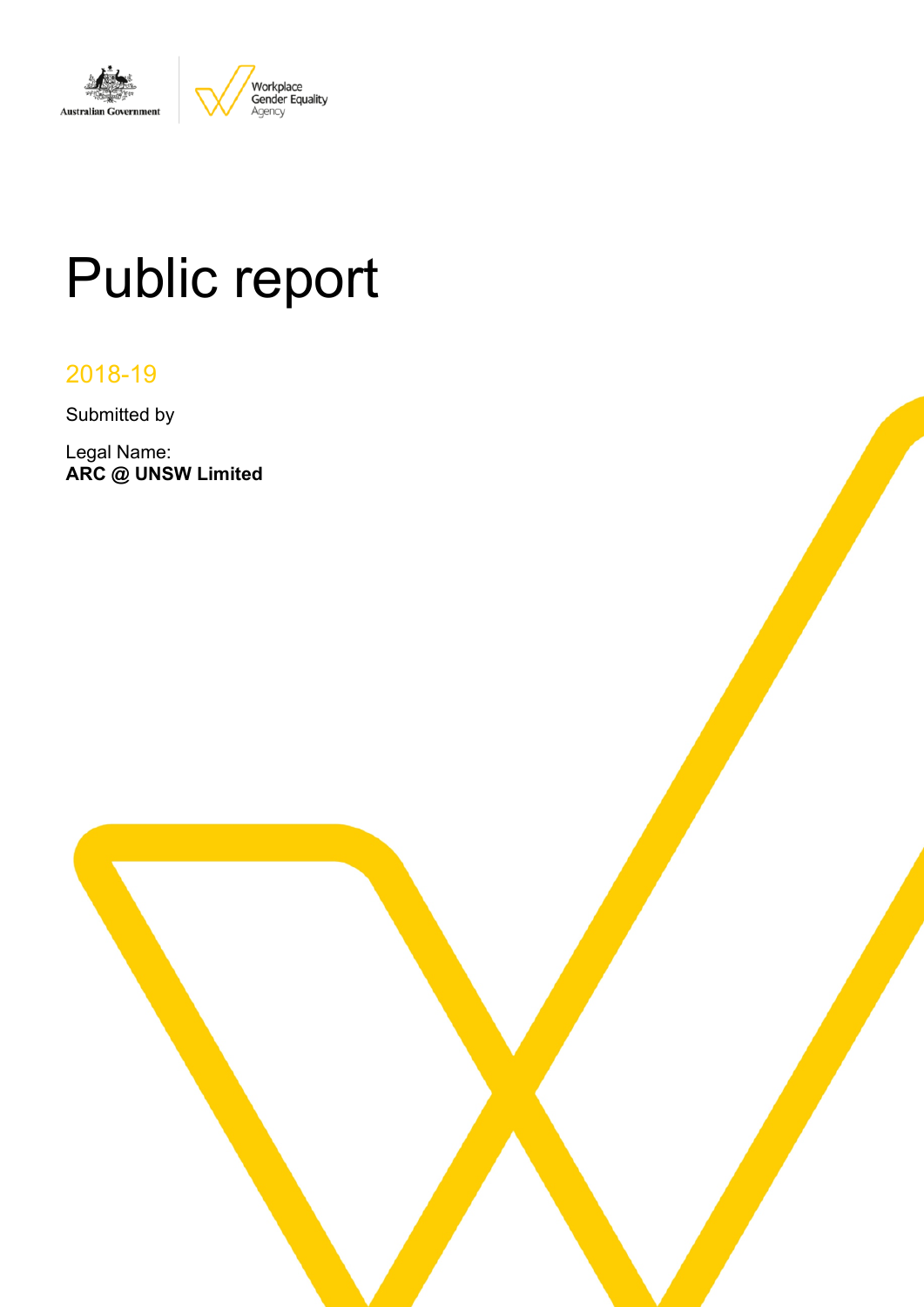

# Organisation and contact details

| Submitting organisation details | Legal name                                    | ARC @ UNSW Limited                                            |
|---------------------------------|-----------------------------------------------|---------------------------------------------------------------|
|                                 | <b>ABN</b>                                    | 71121239674                                                   |
|                                 | <b>ANZSIC</b>                                 | P Education and Training<br>8220 Educational Support Services |
|                                 | <b>Business/trading name/s</b>                | Arc@UNSW                                                      |
|                                 | ASX code (if applicable)                      |                                                               |
|                                 | <b>Postal address</b>                         | PO Box 173                                                    |
|                                 |                                               | KINGSFORD NSW 2032                                            |
|                                 |                                               | <b>AUSTRALIA</b>                                              |
|                                 | Organisation phone number                     | 0293857622                                                    |
| <b>Reporting structure</b>      | Number of employees covered by<br>this report | 228                                                           |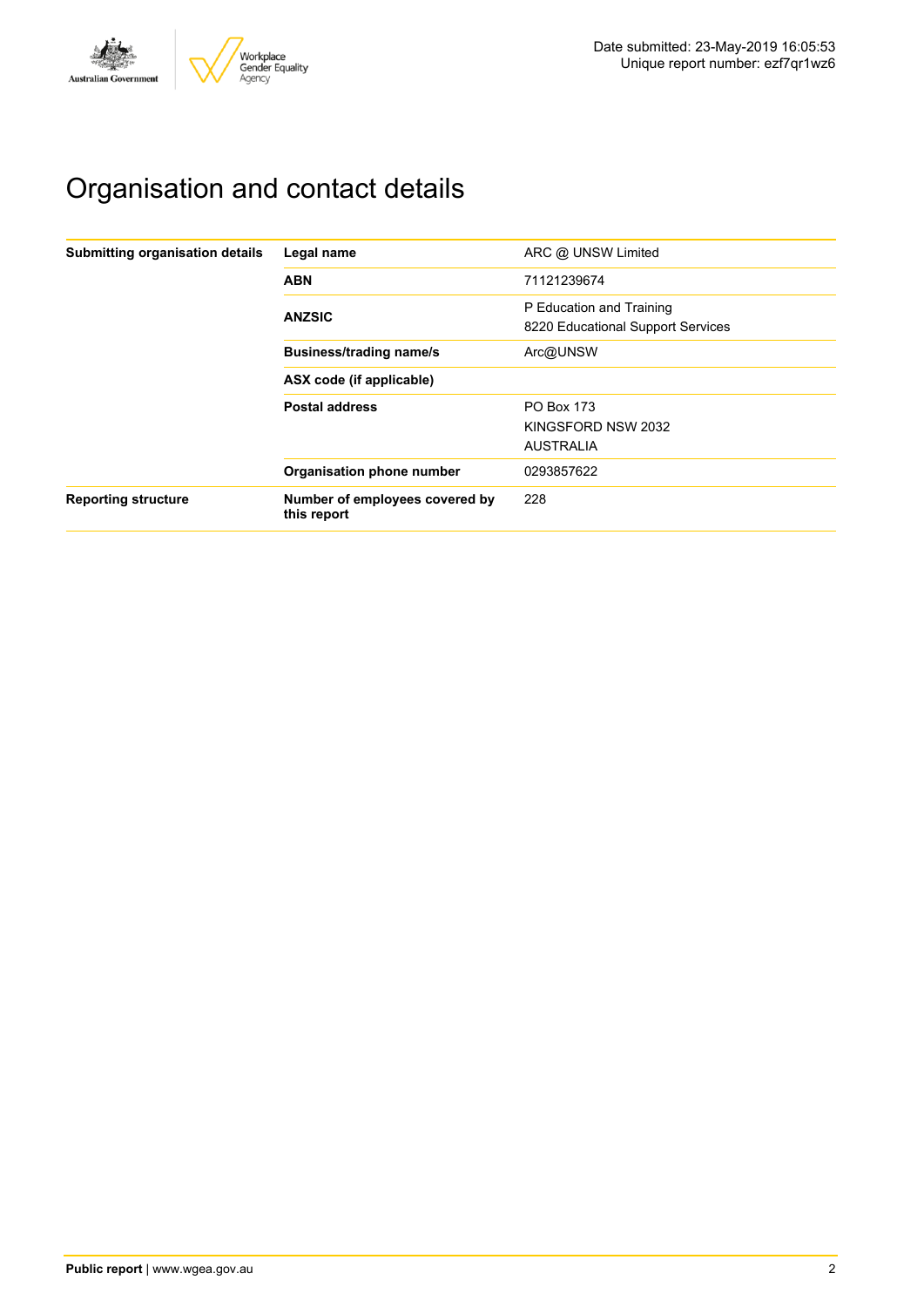

# Workplace profile

## **Manager**

| Manager occupational categories   | Reporting level to CEO | <b>Employment status</b> |                |                | No. of employees |
|-----------------------------------|------------------------|--------------------------|----------------|----------------|------------------|
|                                   |                        |                          | F.             | M              | Total employees  |
|                                   |                        | Full-time permanent      | 2              | -1             | 3                |
|                                   |                        | Full-time contract       | $\mathbf 0$    | $\mathbf 0$    | $\mathbf{0}$     |
| Key management personnel          | $-1$                   | Part-time permanent      | $\mathbf 0$    | $\mathbf 0$    | $\mathbf{0}$     |
|                                   |                        | Part-time contract       | $\mathbf 0$    | $\mathbf 0$    | $\overline{0}$   |
|                                   |                        | Casual                   | $\mathbf 0$    | $\mathbf 0$    | $\mathbf{0}$     |
|                                   |                        | Full-time permanent      | 0              | $\overline{2}$ | 2                |
|                                   |                        | Full-time contract       | $\mathbf 0$    | $\mathbf 0$    | $\overline{0}$   |
| Other executives/General managers | $-2$                   | Part-time permanent      | $\mathbf 0$    | $\mathbf 0$    | $\mathbf{0}$     |
|                                   |                        | Part-time contract       | $\mathbf 0$    | $\mathbf{0}$   | $\Omega$         |
|                                   |                        | Casual                   | $\mathbf 0$    | $\mathbf 0$    | $\mathbf{0}$     |
|                                   | -1                     | Full-time permanent      | 2              | $\mathbf 0$    | 2                |
|                                   |                        | Full-time contract       | $\mathbf 0$    | $\mathbf 0$    | $\Omega$         |
|                                   |                        | Part-time permanent      | 0              | $\mathbf 0$    | $\mathbf{0}$     |
|                                   |                        | Part-time contract       | $\mathbf 0$    | $\mathbf 0$    | $\mathbf{0}$     |
|                                   |                        | Casual                   | $\mathbf 0$    | $\mathbf{0}$   | $\Omega$         |
|                                   | $-2$                   | Full-time permanent      | -1             | 3              | $\overline{4}$   |
|                                   |                        | Full-time contract       | $\mathbf 0$    | 0              | $\mathbf{0}$     |
| <b>Senior Managers</b>            |                        | Part-time permanent      | $\mathbf{0}$   | $\mathbf{0}$   | $\Omega$         |
|                                   |                        | Part-time contract       | $\mathbf 0$    | $\mathbf 0$    | $\mathbf{0}$     |
|                                   |                        | Casual                   | $\mathbf 0$    | $\mathbf 0$    | $\mathbf{0}$     |
|                                   |                        | Full-time permanent      | $\mathbf 0$    | $\overline{1}$ | $\mathbf{1}$     |
|                                   |                        | Full-time contract       | $\mathbf 0$    | $\mathbf 0$    | $\mathbf{0}$     |
|                                   | $-3$                   | Part-time permanent      | $\mathbf 0$    | 0              | $\Omega$         |
|                                   |                        | Part-time contract       | $\mathbf 0$    | $\mathbf 0$    | $\mathbf{0}$     |
|                                   |                        | Casual                   | $\mathbf 0$    | $\mathbf 0$    | $\mathbf{0}$     |
|                                   |                        | Full-time permanent      | $\overline{2}$ | $\mathbf{0}$   | $\overline{2}$   |
|                                   |                        | Full-time contract       | $\mathbf 0$    | $\mathbf 0$    | $\mathbf{0}$     |
| Other managers                    | $-2$                   | Part-time permanent      | 0              | $\mathbf 0$    | $\mathbf{0}$     |
|                                   |                        | Part-time contract       | 0              | $\mathbf 0$    | $\mathbf{0}$     |
|                                   |                        | Casual                   | $\mathbf 0$    | $\mathbf 0$    | $\Omega$         |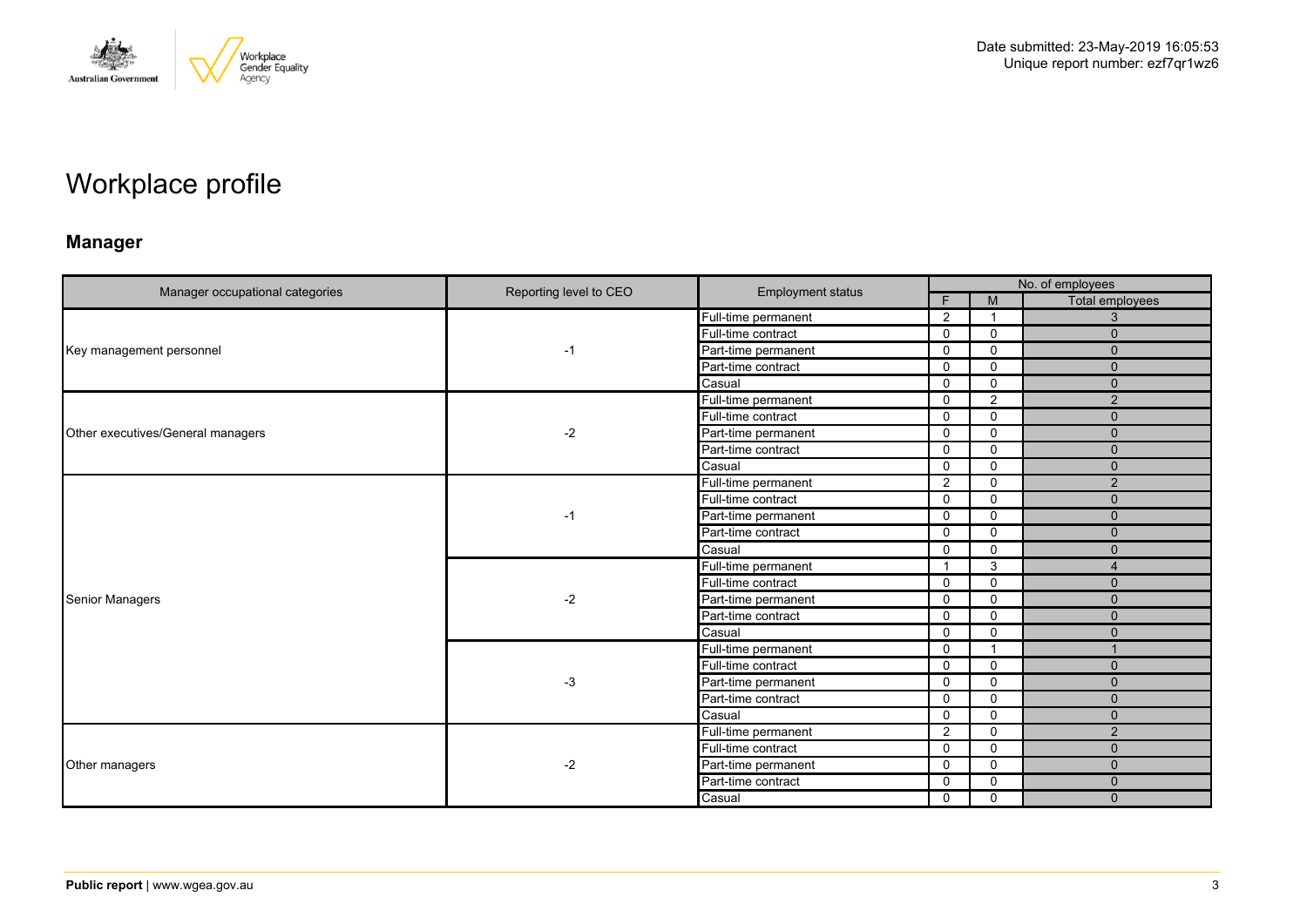

|                                 | Reporting level to CEO<br><b>Employment status</b> |                     |                    |    | No. of employees |  |
|---------------------------------|----------------------------------------------------|---------------------|--------------------|----|------------------|--|
| Manager occupational categories |                                                    |                     |                    | M  | Total employees  |  |
|                                 |                                                    | Full-time permanent | 0                  |    |                  |  |
|                                 |                                                    | Full-time contract  | U                  |    |                  |  |
|                                 | -3                                                 | Part-time permanent | 0                  |    |                  |  |
|                                 |                                                    | Part-time contract  | U                  |    |                  |  |
|                                 |                                                    | <b>Casual</b>       | 0                  |    |                  |  |
|                                 |                                                    | Full-time permanent | U                  |    |                  |  |
|                                 | -4                                                 |                     | Full-time contract | υ  |                  |  |
|                                 |                                                    | Part-time permanent | 0                  |    |                  |  |
|                                 |                                                    | Part-time contract  | 0                  |    |                  |  |
|                                 |                                                    | Casual              | 0                  |    |                  |  |
| Grand total: all managers       |                                                    |                     |                    | 10 | 17               |  |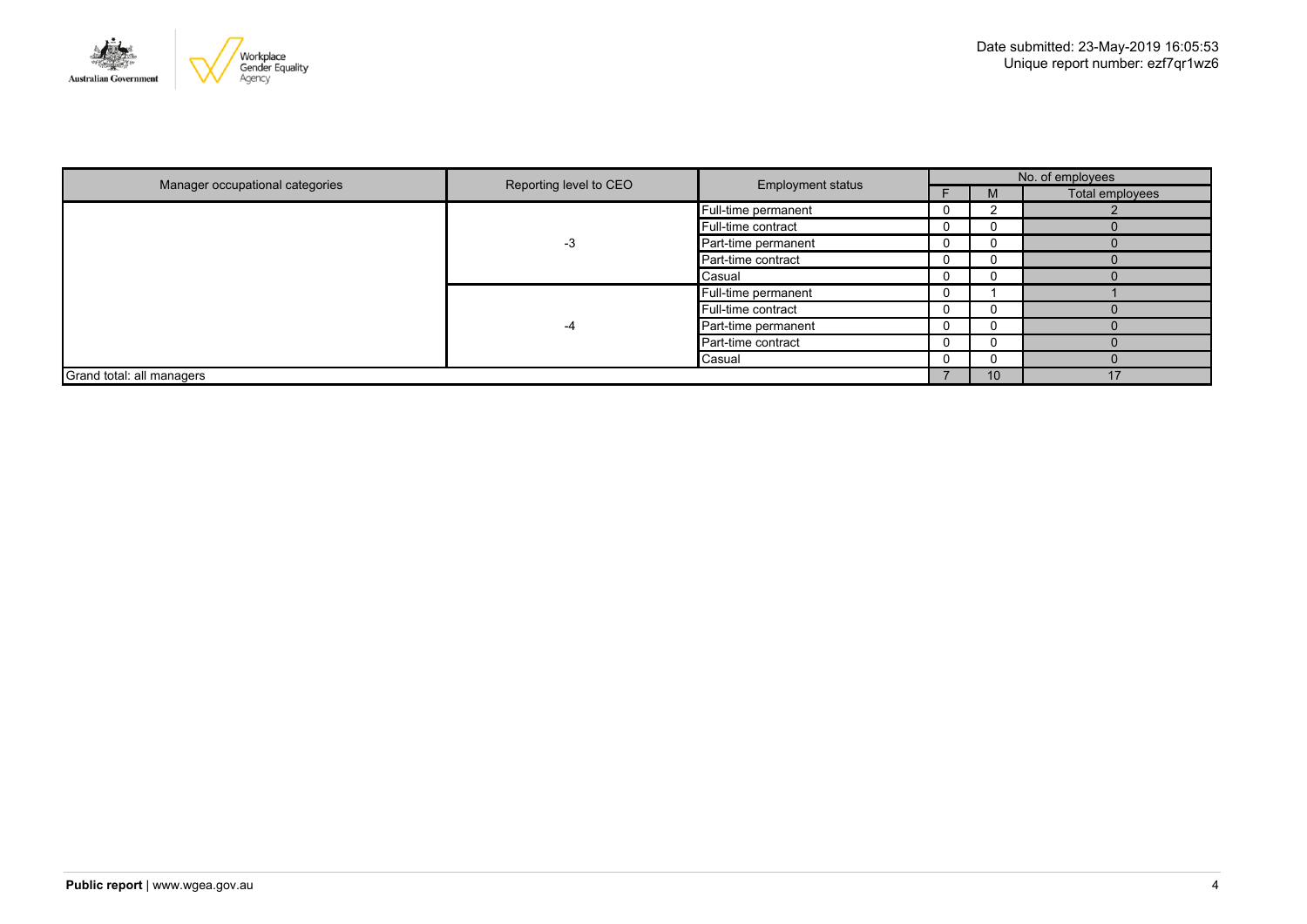

# Workplace profile

### **Non-manager**

| Non-manager occupational categories |                          |                |              |             |              |             | No. of employees (excluding graduates and apprentices) No. of graduates (if applicable) No. of apprentices (if applicable) |                 |
|-------------------------------------|--------------------------|----------------|--------------|-------------|--------------|-------------|----------------------------------------------------------------------------------------------------------------------------|-----------------|
|                                     | <b>Employment status</b> |                | M            | F           | M            | F.          | M                                                                                                                          | Total employees |
|                                     | Full-time permanent      | 7              | 8            | 0           | 0            | 0           | 0                                                                                                                          | 15              |
|                                     | Full-time contract       | $\mathbf 0$    | $\mathbf 0$  | $\mathbf 0$ | $\mathbf 0$  | 0           | $\mathbf 0$                                                                                                                | $\mathbf{0}$    |
| Professionals                       | Part-time permanent      | $\overline{2}$ | 2            | $\mathbf 0$ | 0            | 0           | $\mathbf 0$                                                                                                                | $\overline{4}$  |
|                                     | Part-time contract       | 0              | $\Omega$     | 0           | 0            | 0           | 0                                                                                                                          | $\mathbf{0}$    |
|                                     | Casual                   | $\overline{4}$ |              | $\mathbf 0$ | $\mathbf 0$  | 0           | $\mathbf 0$                                                                                                                | 5               |
|                                     | Full-time permanent      | 0              | 2            | $\mathbf 0$ | $\Omega$     | 0           | $\Omega$                                                                                                                   | 2               |
|                                     | Full-time contract       | $\mathbf 0$    | $\mathbf{0}$ | $\mathbf 0$ | $\mathbf 0$  | 0           | $\mathbf 0$                                                                                                                | $\mathbf{0}$    |
| Technicians and trade               | Part-time permanent      | $\mathbf 0$    | $\mathbf 0$  | $\mathbf 0$ | $\mathbf 0$  | 0           | $\mathbf 0$                                                                                                                | $\Omega$        |
|                                     | Part-time contract       | 0              | $\mathbf{0}$ | $\mathbf 0$ | $\Omega$     | $\Omega$    | $\Omega$                                                                                                                   | $\Omega$        |
|                                     | Casual                   | 5              | 14           | $\mathbf 0$ | $\mathbf 0$  | 0           | $\mathbf 0$                                                                                                                | 19              |
|                                     | Full-time permanent      | 3              | 4            | $\mathbf 0$ | $\mathbf 0$  | 0           | $\mathbf 0$                                                                                                                | $\overline{7}$  |
|                                     | Full-time contract       | $\mathbf 0$    | $\mathbf 0$  | $\mathbf 0$ | $\mathbf 0$  | 0           | $\mathbf 0$                                                                                                                | $\mathbf 0$     |
| Community and personal service      | Part-time permanent      | -1             | $\mathbf 0$  | 0           | 0            | 0           | 0                                                                                                                          |                 |
|                                     | Part-time contract       | $\mathbf 0$    | $\mathbf{0}$ | $\mathbf 0$ | $\mathbf 0$  | $\Omega$    | $\mathbf 0$                                                                                                                | $\Omega$        |
|                                     | Casual                   | 51             | 36           | $\mathbf 0$ | 0            | 0           | $\mathbf 0$                                                                                                                | 87              |
|                                     | Full-time permanent      | $\overline{4}$ |              | 0           | 0            | 0           | $\mathbf 0$                                                                                                                | 5               |
|                                     | Full-time contract       | 0              | $\mathbf{0}$ | $\mathbf 0$ | $\mathbf{0}$ | $\Omega$    | $\Omega$                                                                                                                   | $\Omega$        |
| Clerical and administrative         | Part-time permanent      |                | $\mathbf{0}$ | $\mathbf 0$ | $\mathbf 0$  | 0           | $\mathbf 0$                                                                                                                |                 |
|                                     | Part-time contract       | $\mathsf{O}$   | $\mathbf 0$  | $\mathbf 0$ | $\mathbf 0$  | $\mathbf 0$ | $\mathbf 0$                                                                                                                | $\Omega$        |
|                                     | Casual                   | 20             | 8            | $\mathbf 0$ | $\mathbf 0$  | $\Omega$    | $\mathbf 0$                                                                                                                | 28              |
|                                     | Full-time permanent      |                | $\Omega$     | $\mathbf 0$ | $\mathbf{0}$ | 0           | $\Omega$                                                                                                                   |                 |
|                                     | Full-time contract       | $\mathbf 0$    | $\mathbf 0$  | $\mathbf 0$ | $\mathbf 0$  | $\Omega$    | $\mathbf 0$                                                                                                                | $\Omega$        |
| <b>Sales</b>                        | Part-time permanent      | $\mathbf 0$    | $\mathbf 0$  | $\mathbf 0$ | $\mathbf 0$  | $\mathbf 0$ | $\mathbf 0$                                                                                                                | $\mathbf{0}$    |
|                                     | Part-time contract       | $\mathbf 0$    | $\Omega$     | 0           | $\mathbf{0}$ | 0           | $\mathbf 0$                                                                                                                | $\Omega$        |
|                                     | Casual                   | 21             | 9            | $\mathbf 0$ | $\mathbf 0$  | 0           | $\mathbf 0$                                                                                                                | 30              |
|                                     | Full-time permanent      | $\mathbf 0$    | $\mathbf{0}$ | $\mathbf 0$ | $\mathbf{0}$ | $\mathbf 0$ | $\mathbf 0$                                                                                                                | $\Omega$        |
|                                     | Full-time contract       | $\mathbf 0$    | $\Omega$     | $\mathbf 0$ | $\Omega$     | 0           | $\Omega$                                                                                                                   | $\Omega$        |
| Machinery operators and drivers     | Part-time permanent      | $\mathbf 0$    | $\mathbf{0}$ | $\mathbf 0$ | 0            | 0           | $\mathbf 0$                                                                                                                | $\Omega$        |
|                                     | Part-time contract       | $\mathbf 0$    | $\mathbf{0}$ | $\mathbf 0$ | $\mathbf 0$  | $\mathbf 0$ | $\mathbf 0$                                                                                                                | $\Omega$        |
|                                     | Casual                   | $\mathbf 0$    | $\mathbf{0}$ | $\Omega$    | $\Omega$     | $\Omega$    | $\mathbf 0$                                                                                                                | $\Omega$        |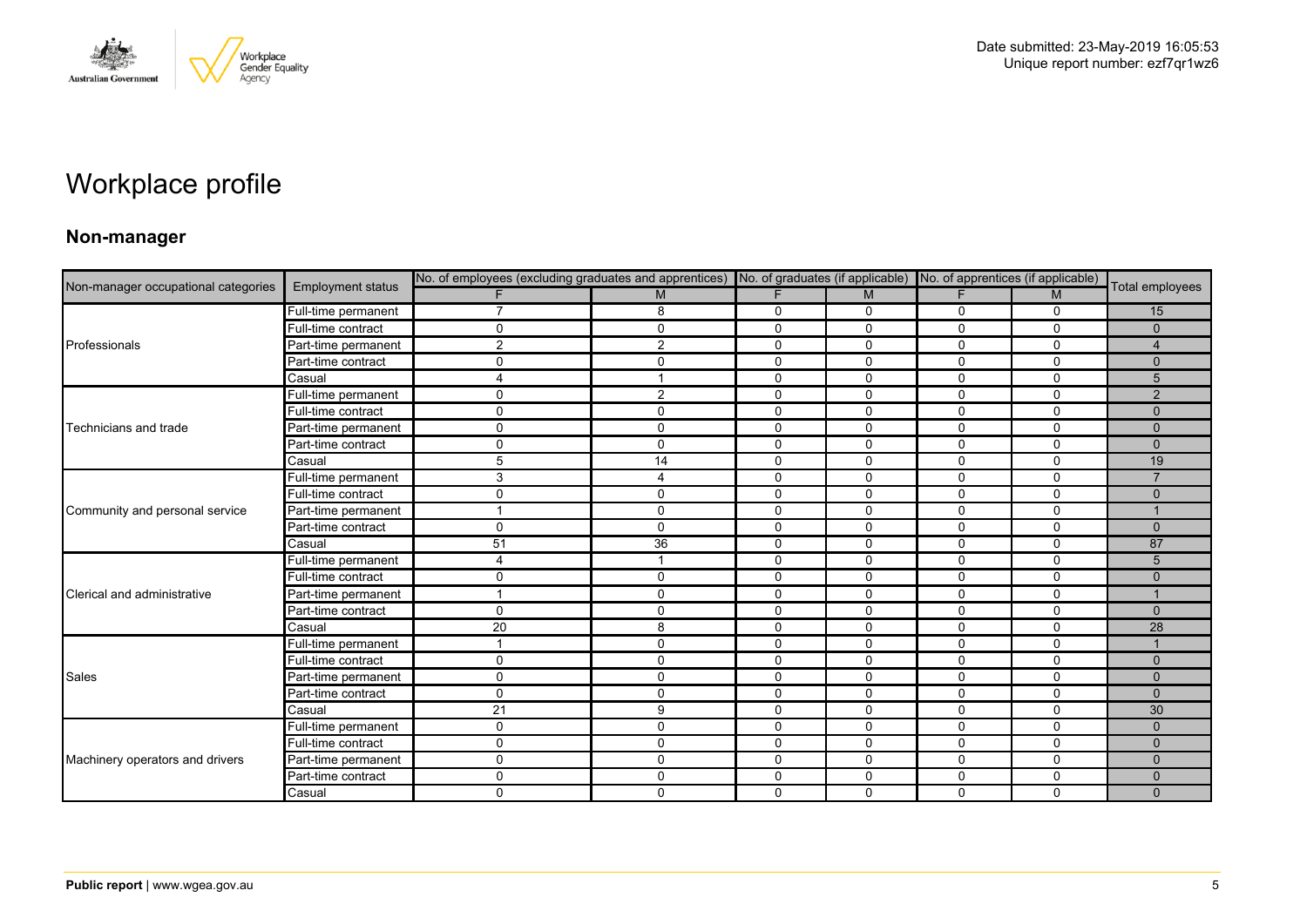

|                               | <b>Employment status</b>            | No. of employees (excluding graduates and apprentices) No. of graduates (if applicable) No. of apprentices (if applicable) Total employees |    |  |  |  |  |     |
|-------------------------------|-------------------------------------|--------------------------------------------------------------------------------------------------------------------------------------------|----|--|--|--|--|-----|
|                               | Non-manager occupational categories |                                                                                                                                            |    |  |  |  |  |     |
|                               | Full-time permanent                 |                                                                                                                                            |    |  |  |  |  |     |
|                               | Full-time contract                  |                                                                                                                                            |    |  |  |  |  |     |
| Labourers                     | Part-time permanent                 |                                                                                                                                            |    |  |  |  |  |     |
|                               | Part-time contract                  |                                                                                                                                            |    |  |  |  |  |     |
|                               | Casual                              |                                                                                                                                            |    |  |  |  |  |     |
|                               | Full-time permanent                 |                                                                                                                                            |    |  |  |  |  |     |
| <b>Others</b>                 | Full-time contract                  |                                                                                                                                            |    |  |  |  |  |     |
|                               | Part-time permanent                 |                                                                                                                                            |    |  |  |  |  |     |
|                               | Part-time contract                  |                                                                                                                                            |    |  |  |  |  |     |
|                               | Casual                              |                                                                                                                                            |    |  |  |  |  |     |
| Grand total: all non-managers |                                     | 120                                                                                                                                        | 91 |  |  |  |  | 211 |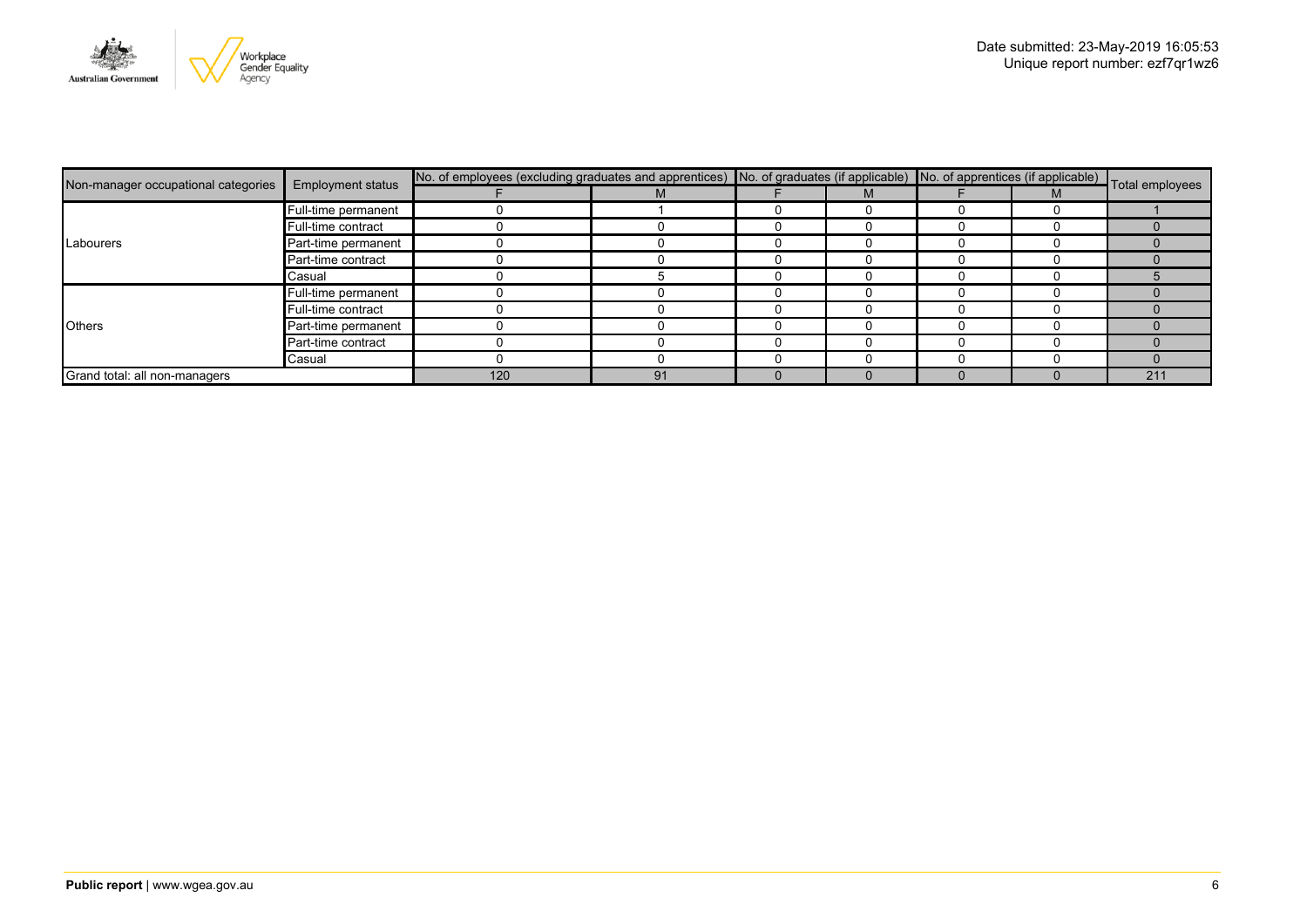

# Reporting questionnaire

## **Gender equality indicator 1: Gender composition of workforce**

This indicator seeks information about the gender composition of relevant employers in a standardised format, to enable the aggregation of data across and within industries. The aggregated data in your workplace profile assists relevant employers in understanding the characteristics of their workforce, including in relation to occupational segregation, the position of women and men in management within their industry or sector, and patterns of potentially insecure employment.

#### **NB. IMPORTANT:**

**• References to the Act mean the Workplace Gender Equality Act 2012.**

• A formal 'policy' and/or 'formal strategy' in this questionnaire refers to formal policies and/or strategies that are **either standalone or contained within another formal policy/formal strategy.**

• Data provided in this reporting questionnaire covers the TOTAL reporting period from 1 April 2018 to 31 March 2019. (This differs from the workplace profile data which is taken at a point-in-time during the reporting period).

- **• Answers need to reflect ALL organisations covered in this report.**
- . If you select "NO, Insufficient resources/expertise" to any option, this may cover human or financial resources.
- **1. Do you have formal policies and/or formal strategies in place that SPECIFICALLY SUPPORT GENDER EQUALITY relating to the following?**

#### **1.1 Recruitment**

- $\boxtimes$  Yes (select all applicable answers)
	- $\boxtimes$  Policy
	- $\boxtimes$  Strategy
- No (you may specify why no formal policy or formal strategy is in place)
	- $\Box$  Currently under development, please enter date this is due to be completed
		- $\overline{\Box}$  Insufficient resources/expertise
		- $\Box$  Not a priority

#### **1.2 Retention**

- $\boxtimes$  Yes (select all applicable answers)
	- $\boxtimes$  Policy
	- $\boxtimes$  Strategy
- No (you may specify why no formal policy or formal strategy is in place)
	- $\Box$  Currently under development, please enter date this is due to be completed
		- Insufficient resources/expertise
		- Not a priority

#### **1.3 Performance management processes**

- $\boxtimes$  Yes (select all applicable answers)
	- $\mathbb{\dot{A}}$  Policy
	- $\boxtimes$  Strategy
- $\Box$  No (you may specify why no formal policy or formal strategy is in place)
	- $\Box$  Currently under development, please enter date this is due to be completed
	- $\Box$  Insufficient resources/expertise
	- $\Box$  Not a priority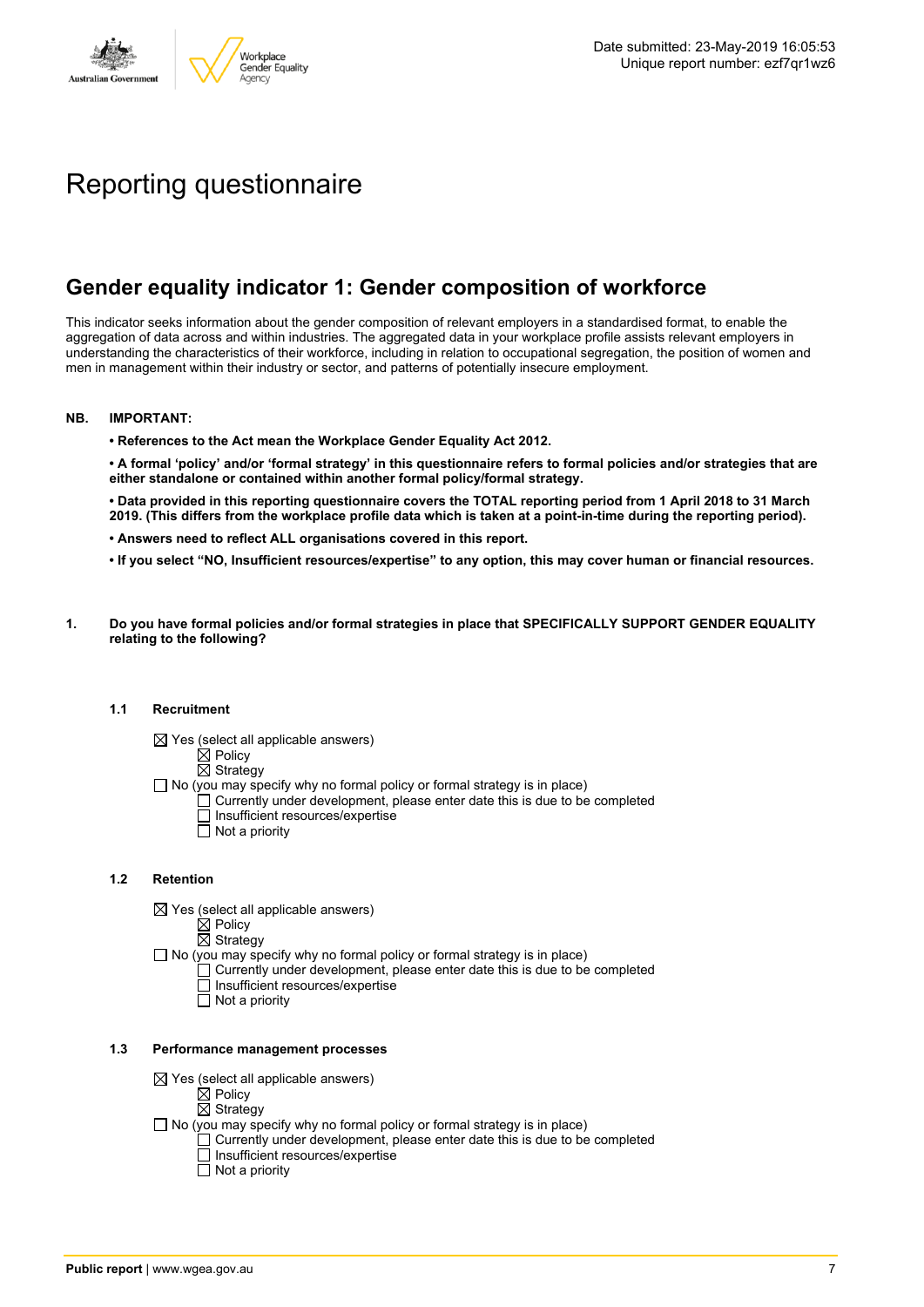



#### **1.4 Promotions**

 $\boxtimes$  Yes (select all applicable answers)

 $\boxtimes$  Policy

 $\overline{\boxtimes}$  Strategy

 $\Box$  No (you may specify why no formal policy or formal strategy is in place)

- $\Box$  Currently under development, please enter date this is due to be completed □ Insufficient resources/expertise
	- $\overline{\Box}$  Not a priority

#### **1.5 Talent identification/identification of high potentials**

- $\boxtimes$  Yes (select all applicable answers)
	- $\boxtimes$  Policy
	- $\overline{\boxtimes}$  Strategy
- $\Box$  No (you may specify why no formal policy or formal strategy is in place)
	- Currently under development, please enter date this is due to be completed Insufficient resources/expertise
		- $\overline{\Box}$  Not a priority

#### **1.6 Succession planning**

- $\boxtimes$  Yes (select all applicable answers)
	- $\boxtimes$  Policy
	- $\overline{\boxtimes}$  Strategy

 $\Box$  No (you may specify why no formal policy or formal strategy is in place)

- $\Box$  Currently under development, please enter date this is due to be completed Insufficient resources/expertise
- Not a priority

#### **1.7 Training and development**

- $\boxtimes$  Yes (select all applicable answers)
	- $\mathbb{\dot{Z}}$  Policy
		- $\boxtimes$  Strategy

 $\Box$  No (you may specify why no formal policy or formal strategy is in place)

- Currently under development, please enter date this is due to be completed Insufficient resources/expertise
	- $\Box$  Not a priority

#### **1.8 Key performance indicators for managers relating to gender equality**

- $\boxtimes$  Yes (select all applicable answers)
	- □ Policy
	- $\boxtimes$  Strategy

 $\Box$  No (you may specify why no formal policy or formal strategy is in place)

- $\Box$  Currently under development, please enter date this is due to be completed Insufficient resources/expertise
	- Not a priority

#### **1.9 Gender equality overall**

- $\boxtimes$  Yes (select all applicable answers)
	- $\mathbb{\dot{A}}$  Policy
	- $\boxtimes$  Strategy
- $\Box$  No (you may specify why no formal policy or formal strategy is in place)
	- $\Box$  Currently under development, please enter date this is due to be completed □ Insufficient resources/expertise
		- $\Box$  Not a priority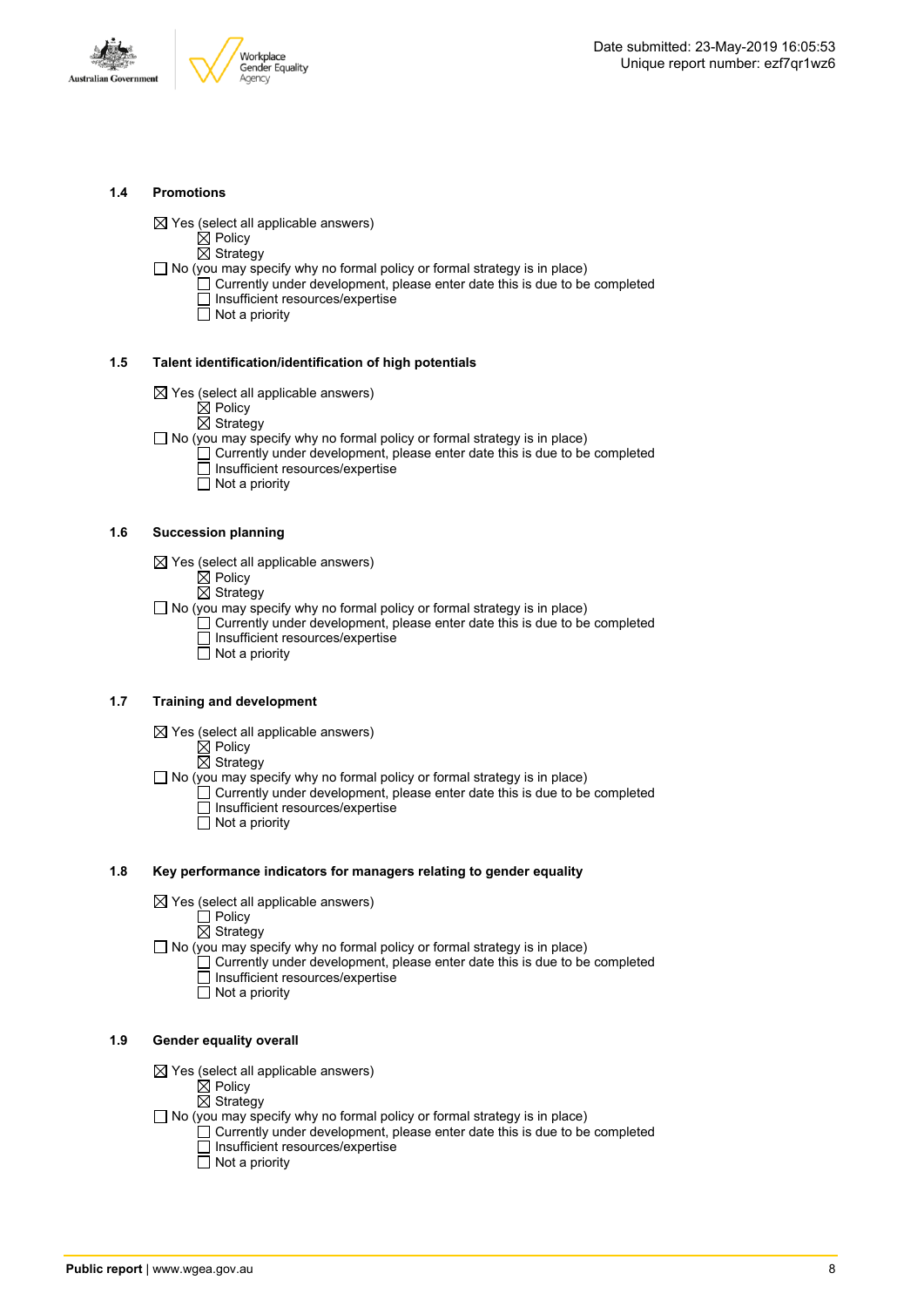



**1.10 How many employees were promoted during the reporting period against each category below? IMPORTANT: Because promotions are included in the number of appointments in Q1.11, the number of promotions should never exceed appointments.**

|                                         |        | Managers |        | Non-managers |
|-----------------------------------------|--------|----------|--------|--------------|
|                                         | Female | Male     | Female | Male         |
| Permanent/ongoing full-time employees   | U      |          |        |              |
| Permanent/ongoing part-time employees   | U      | 0        | C      |              |
| Fixed-term contract full-time employees | 0      | 0        | C      |              |
| Fixed-term contract part-time employees | 0      | 0        | C      |              |
| Casual employees                        | 0      | 0        | C      |              |

**1.11 How many appointments in total (including the number of promotions above in Q1.10), were made to manager and non-manager roles during the reporting period (based on WGEA-defined managers/nonmanagers)?**

**IMPORTANT: promotions need to be added to these totals because they are considered internal appointments.**

|                                                                         | Female | Male |
|-------------------------------------------------------------------------|--------|------|
| Number of appointments made to MANAGER roles (including promotions)     |        |      |
| Number of appointments made to NON-MANAGER roles (including promotions) | 73     |      |

#### **1.12 How many employees resigned during the reporting period against each category below?**

|                                         | Managers |      | Non-managers |      |
|-----------------------------------------|----------|------|--------------|------|
|                                         | Female   | Male | Female       | Male |
| Permanent/ongoing full-time employees   | 0        | 3    |              | 0    |
| Permanent/ongoing part-time employees   | C        | 0    | っ            | 0    |
| Fixed-term contract full-time employees | C        | 0    | 0            | 0    |
| Fixed-term contract part-time employees | C        | 0    |              | 0    |
| Casual employees                        | 0        | 0    | 6            | 3    |

**1.13 If your organisation would like to provide additional information relating to gender equality indicator 1, please do so below.**

### **Gender equality indicator 2: Gender composition of governing bodies**

Gender composition of governing bodies is an indicator of gender equality at the highest level of organisational leadership and decision-making. This gender equality indicator seeks information on the representation of women and men on governing bodies. The term "governing body" in relation to a relevant employer is broad and depends on the nature of your organisation. It can mean the board of directors, trustees, committee of management, council or other governing authority of the employer.

2. The organisation(s) you are reporting on will have a governing body. In the Act, governing body is defined as "the board of directors, trustees, committee of management, council or other governing authority of the employer". This question relates to the highest governing body for your Australian entity, even if it is located overseas.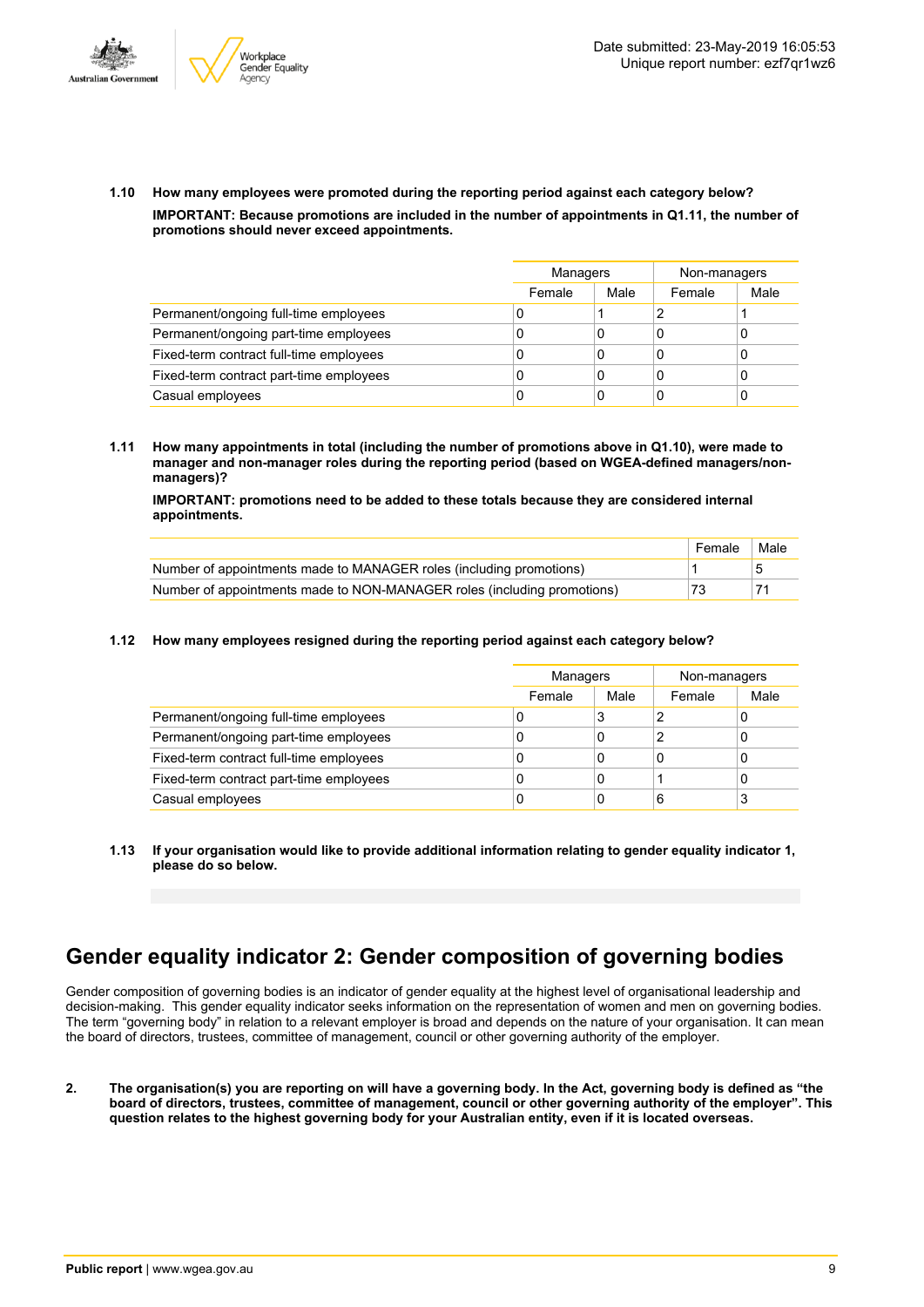

**2.1 Please answer the following questions relating to each governing body covered in this report.**

**Note: If this report covers more than one organisation, the questions below will be repeated for each organisation before proceeding to question 2.2.**

If your organisation's governing body is the same as your parent entity's, you will need to add your **organisation's name BUT the numerical details of your parent entity's governing body.**

#### **2.1a.1 Organisation name?**

Arc@UNSW

#### **2.1b.1 How many Chairs on this governing body?**

#### **2.1c.1 How many other members are on this governing body (excluding the Chair/s)?**

| . . |  |
|-----|--|

#### **2.1d.1 Has a target been set to increase the representation of women on this governing body?**

□ Yes

 $\overline{\boxtimes}$  No (you may specify why a target has not been set)

 $\boxtimes$  Governing body/board has gender balance (e.g. 40% women/40% men/20% either)

 $\overline{\Box}$  Currently under development, please enter date this is due to be completed

 $\Box$  Insufficient resources/expertise

Do not have control over governing body/board appointments (provide details why):

- Not a priority
- $\Box$  Other (provide details):

#### **2.1g.1 Are you reporting on any other organisations in this report?**

| ٦<br>٠ |
|--------|

#### 2.2 Do you have a formal selection policy and/or formal selection strategy for governing body members for ALL **organisations covered in this report?**

 $\boxtimes$  Yes (select all applicable answers)

 $\boxtimes$  Policy

□ Strategy

- $\Box$  No (you may specify why no formal selection policy or formal selection strategy is in place)
	- In place for some governing bodies Currently under development, please enter date this is due to be completed
	- $\overline{\Box}$  Insufficient resources/expertise
	- $\Box$  Do not have control over governing body appointments (provide details why)
	- Not a priority
	- Other (provide details):
- **2.3 Does your organisation operate as a partnership structure (i.e. select NO if your organisation is an "incorporated" entity - Pty Ltd, Ltd or Inc; or an "unincorporated" entity)?**
	- Yes No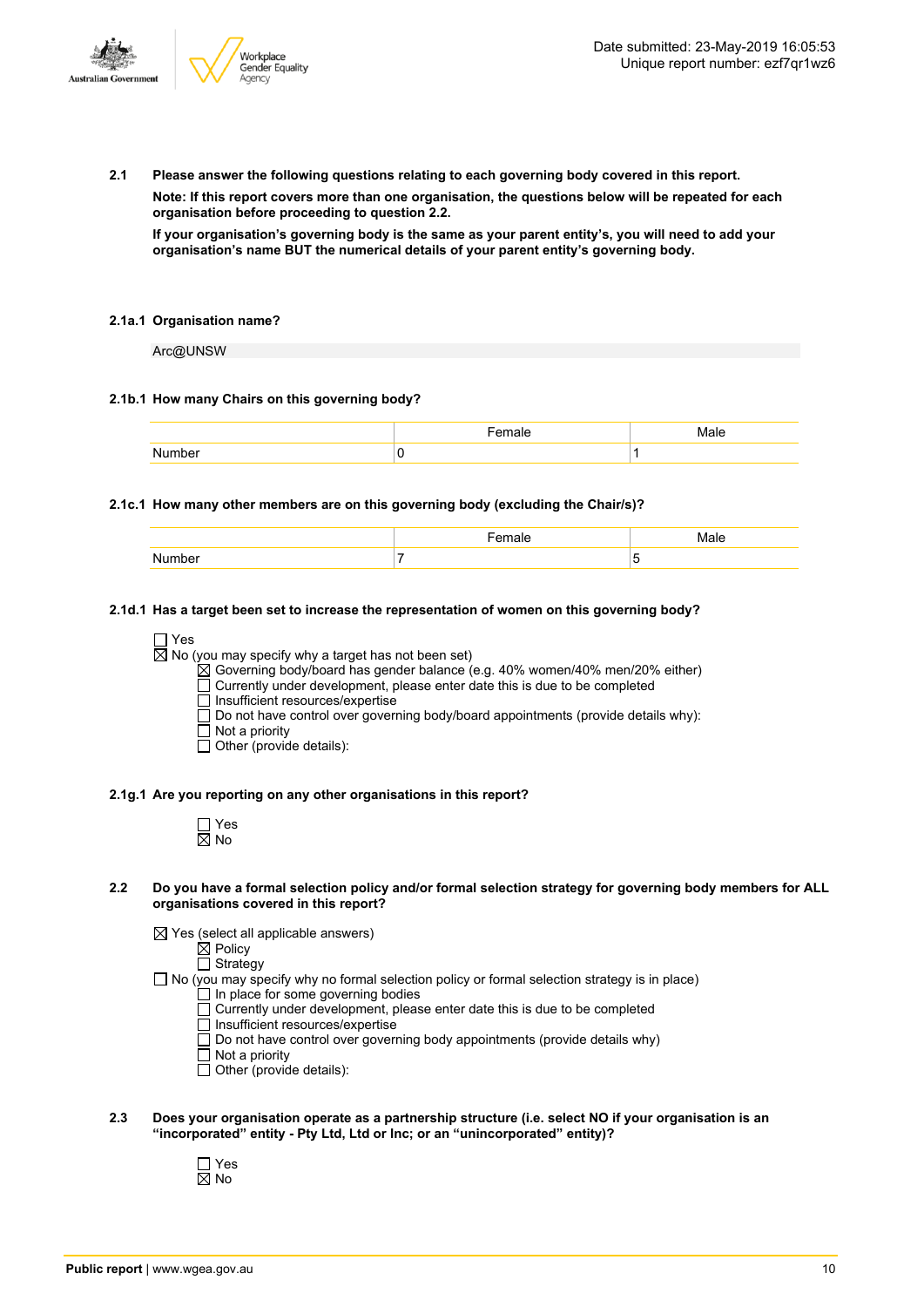

**2.5 If your organisation would like to provide additional information relating to gender equality indicator 2, please do so below.**

### **Gender equality indicator 3: Equal remuneration between women and men**

Equal remuneration between women and men is a key component of improving women's economic security and progressing gender equality.

- **3. Do you have a formal policy and/or formal strategy on remuneration generally?**
	- $\boxtimes$  Yes (select all applicable answers)
		- $\boxtimes$  Policy
		- $\overline{\boxtimes}$  Strategy

 $\Box$  No (you may specify why no formal policy or formal strategy is in place)

- Currently under development, please enter date this is due to be completed
	- Insufficient resources/expertise
- $\overline{\Box}$  Salaries set by awards/industrial or workplace agreements
- Non-award employees paid market rate
- $\Box$  Not a priority

 $\overline{\Box}$  Other (provide details):

**3.1 Are specific gender pay equity objectives included in your formal policy and/or formal strategy?**

 $\boxtimes$  Yes (provide details in question 3.2 below)

- No (you may specify why pay equity objectives are not included in your formal policy or formal strategy)
	- Currently under development, please enter date this is due to be completed
	- Salaries set by awards/industrial or workplace agreements
	- Insufficient resources/expertise
	- $\Box$  Non-award employees paid market rate
	- Not a priority
	- Other (provide details):
- 3.2 Does your formal policy and/or formal strategy include any of the following gender pay equity objectives **(select all applicable answers)?**
	- $\boxtimes$  To achieve gender pay equity
	- $\overline{\boxtimes}$  To ensure no gender bias occurs at any point in the remuneration review process (for example at
	- commencement, at annual salary reviews, out-of-cycle pay reviews, and performance pay reviews)
	- $\Box$  To be transparent about pay scales and/or salary bands
	- $\boxtimes$  To ensure managers are held accountable for pay equity outcomes
	- $\boxtimes$  To implement and/or maintain a transparent and rigorous performance assessment process
	- $\Box$  Other (provide details):

#### 4. Have you analysed your payroll to determine if there are any remuneration gaps between women and men (i.e. **conducted a gender pay gap analysis)?**

 $\boxtimes$  Yes - the most recent gender remuneration gap analysis was undertaken:

- $\boxtimes$  Within last 12 months
- $\Box$  Within last 1-2 years
- $\Box$  More than 2 years ago but less than 4 years ago
- $\Box$  Other (provide details):

 $\Box$  No (you may specify why you have not analysed your payroll for gender remuneration gaps)

 $\Box$  Currently under development, please enter date this is due to be completed

 $\Box$  Insufficient resources/expertise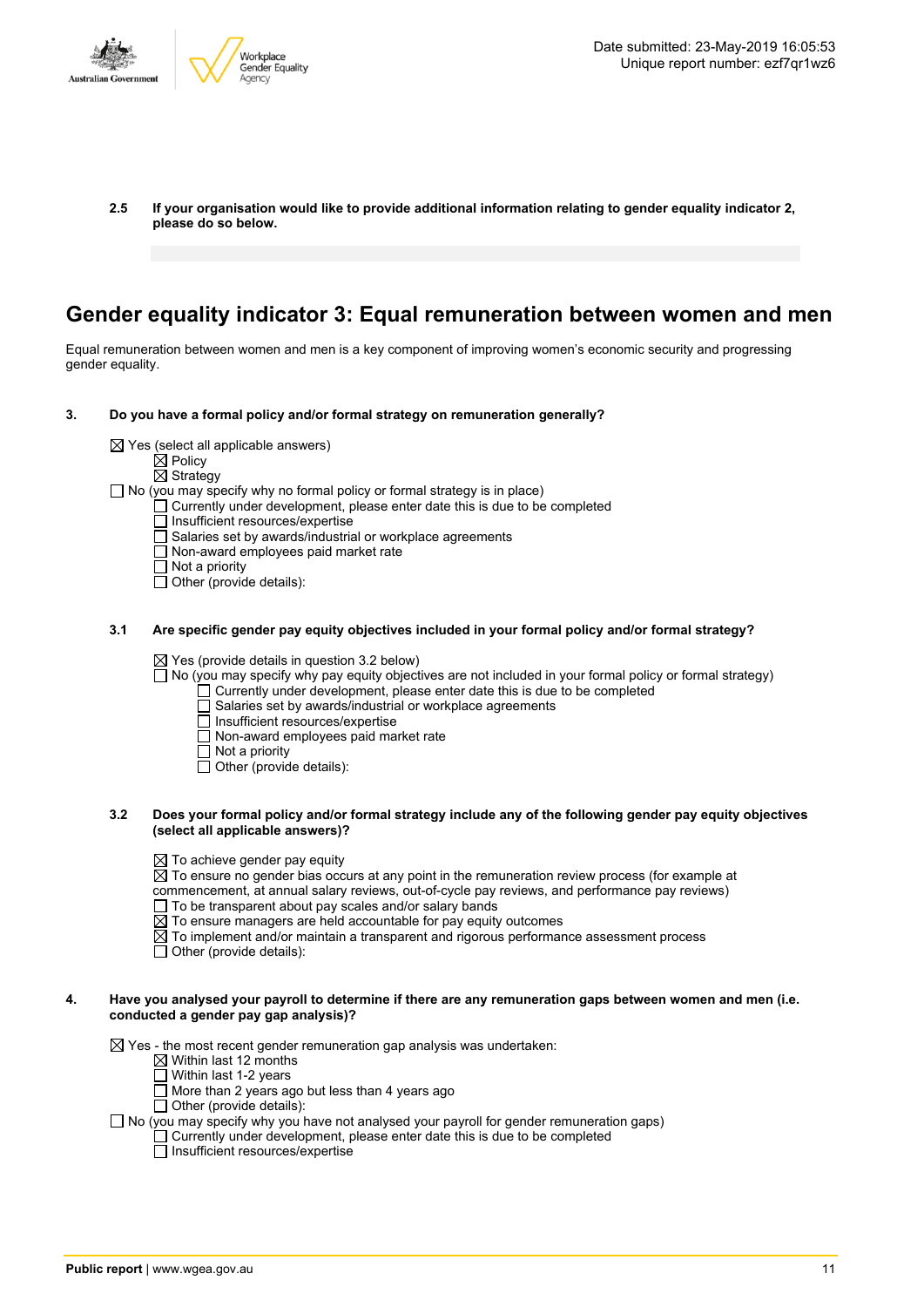

 $\Box$  Salaries for ALL employees (including managers) are set by awards or industrial agreements AND there is no room for discretion in pay changes (for example because pay increases occur only when there is a change in tenure or qualifications)

Salaries for SOME or ALL employees (including managers) are set by awards or industrial agreements and there IS room for discretion in pay changes (because pay increases can occur with some discretion such as performance assessments)

 $\Box$  Non-award employees paid market rate

 $\Box$  Not a priority

 $\Box$  Other (provide details):

4.01 You may provide details below on the type of gender remuneration gap analysis that has been undertaken **(for example like-for-like and/or organisation-wide).**

#### **4.1 Did you take any actions as a result of your gender remuneration gap analysis?**

 $\boxtimes$  Yes – indicate what actions were taken (select all applicable answers)

- $\boxtimes$  Created a pay equity strategy or action plan
- $\boxtimes$  Identified cause/s of the gaps
- □ Reviewed remuneration decision-making processes
- $\overline{\boxtimes}$  Analysed commencement salaries by gender to ensure there are no pay gaps
- $\boxtimes$  Analysed performance ratings to ensure there is no gender bias (including unconscious bias)
- $\Box$  Analysed performance pay to ensure there is no gender bias (including unconscious bias)
- $\boxtimes$  Trained people-managers in addressing gender bias (including unconscious bias)
- $\overline{\Box}$  Set targets to reduce any like-for-like gaps
- $\Box$  Set targets to reduce any organisation-wide gaps
- $\overline{\Box}$  Reported pay equity metrics (including gender pay gaps) to the governing body
- $\boxtimes$  Reported pay equity metrics (including gender pay gaps) to the executive
- $\Box$  Reported pay equity metrics (including gender pay gaps) to all employees
- $\Box$  Reported pay equity metrics (including gender pay gaps) externally
- Corrected like-for-like gaps
- Conducted a gender-based job evaluation process
- $\Box$  Implemented other changes (provide details):
- $\Box$  No (you may specify why no actions were taken resulting from your remuneration gap analysis)
	- No unexplainable or unjustifiable gaps identified
	- Currently under development, please enter date this is due to be completed
	- $\Box$  Insufficient resources/expertise
	- □ Salaries set by awards/industrial or workplace agreements
	- Non-award employees are paid market rate
	- Unable to address cause/s of gaps (provide details why):
	- $\overline{\Box}$  Not a priority
	- $\Box$  Other (provide details):
- **4.2 If your organisation would like to provide additional information relating to gender equality indicator 3, please do so below:**

### **Gender equality indicator 4: Flexible working and support for employees with family and caring responsibilities**

This indicator will enable the collection and use of information from relevant employers about the availability and utility of employment terms, conditions and practices relating to flexible working arrangements for employees and to working arrangements supporting employees with family or caring responsibilities. One aim of this indicator is to improve the capacity of women and men to combine paid work and family or caring responsibilities through such arrangements. The achievement of this goal is fundamental to gender equality and to maximising Australia's skilled workforce.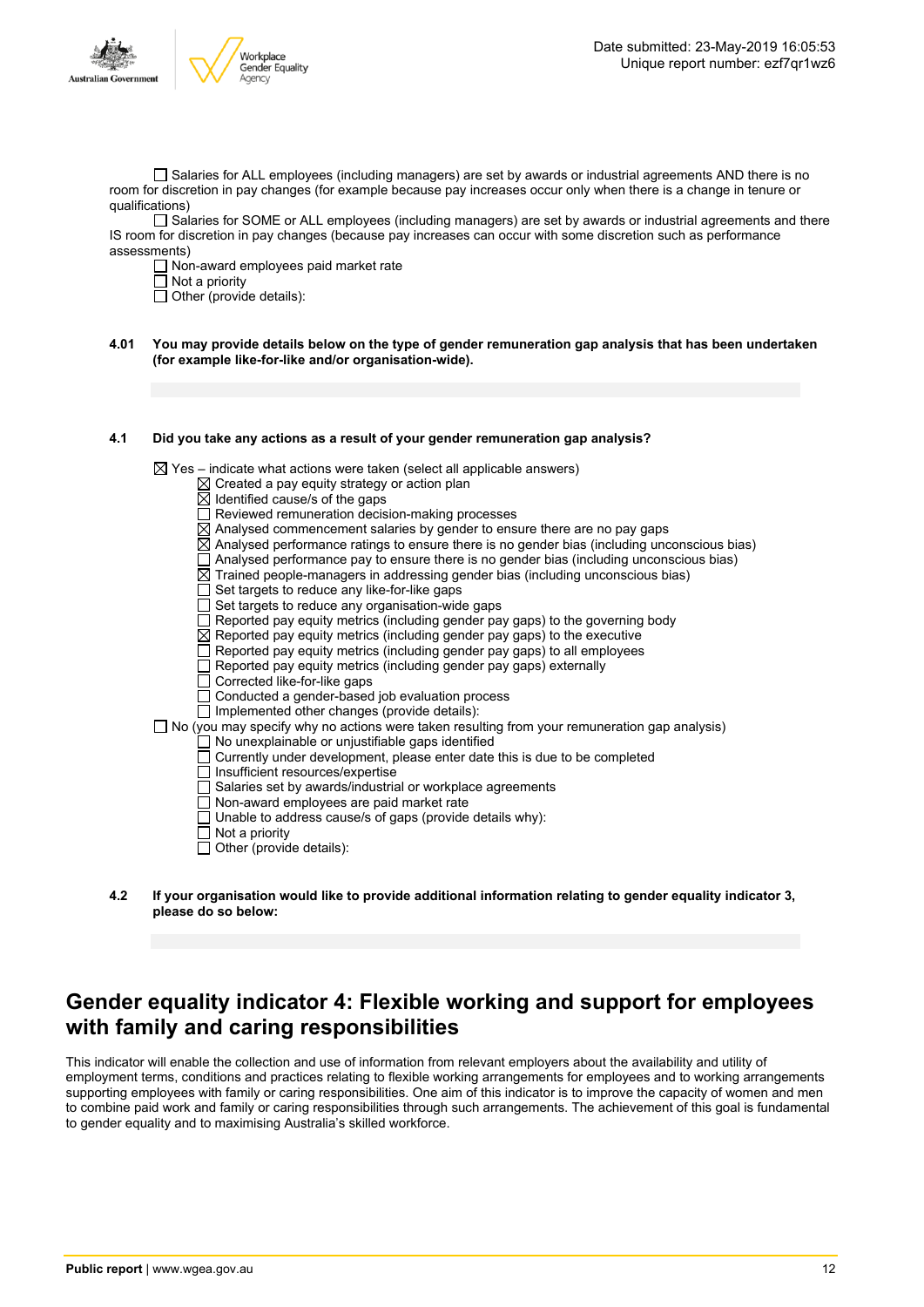

- 5. A "PRIMARY CARER" is the member of a couple or a single carer, REGARDLESS OF GENDER, identified as having **greater responsibility for the day-to-day care of a child. Do you provide EMPLOYER FUNDED paid parental leave for PRIMARY CARERS that is available for women AND men, in addition to any government funded parental leave scheme for primary carers?**  $\boxtimes$  Yes. (Please indicate how employer funded paid parental leave is provided to the primary carer):  $\square$  By paying the gap between the employee's salary and the government's paid parental leave scheme  $\overline{\boxtimes}$  By paying the employee's full salary (in addition to the government's paid scheme), regardless of the period of time over which it is paid. For example, full pay for 12 weeks or half pay for 24 weeks  $\Box$  As a lump sum payment (paid pre- or post- parental leave, or a combination)  $\Box$  No, we offer paid parental leave for primary carers that is available to women ONLY (e.g. maternity leave). (Please indicate how employer funded paid parental leave is provided to women ONLY):  $\square$  By paying the gap between the employee's salary and the government's paid parental leave scheme  $\Box$  By paying the employee's full salary (in addition to the government's paid scheme), regardless of the period of time over which it is paid. For example, full pay for 12 weeks or half pay for 24 weeks  $\Box$  As a lump sum payment (paid pre- or post- parental leave, or a combination) □ No, we offer paid parental leave for primary carers that is available to men ONLY. (Please indicate how employer funded paid parental leave is provided to men ONLY): By paying the gap between the employee's salary and the government's paid parental leave scheme By paying the employee's full salary (in addition to the government's paid scheme), regardless of the period of time over which it is paid. For example, full pay for 12 weeks or half pay for 24 weeks  $\Box$  As a lump sum payment (paid pre- or post- parental leave, or a combination)  $\Box$  No, not available (you may specify why this leave is not provided)  $\Box$  Currently under development, please enter date this is due to be completed  $\overline{\Box}$  Insufficient resources/expertise Government scheme is sufficient  $\Box$  Not a priority  $\Box$  Other (provide details):
	- **5.1 How many weeks of EMPLOYER FUNDED paid parental leave for primary carers is provided? If different amounts of leave are provided (e.g. based on length of service) enter the MINIMUM number of weeks provided to eligible employees:**

12

- 5a. If your organisation would like to provide additional information on your paid parental leave for primary **carers e.g. eligibility period, where applicable the maximum number of weeks provided, and other arrangements you may have in place, please do so below.**
	- **5.2 What proportion of your total workforce has access to employer funded paid parental leave for PRIMARY CARERS?**
		- **• In your calculation, you MUST INCLUDE CASUALS when working out the proportion.**
			- $\Box$ <10%  $\square$  10-20% 21-30% 31-40%  $\overline{\Box}$  41-50%  $\Box$  51-60%  $\overline{\Box}$  61-70% 71-80%  $\overline{\Box}$  81-90% 91-99% 100%
	- **5.3 Please indicate whether your employer funded paid parental leave for primary carers covers:**
		- $\boxtimes$  Adoption  $\boxtimes$  Surrogacy  $\Box$  Stillbirth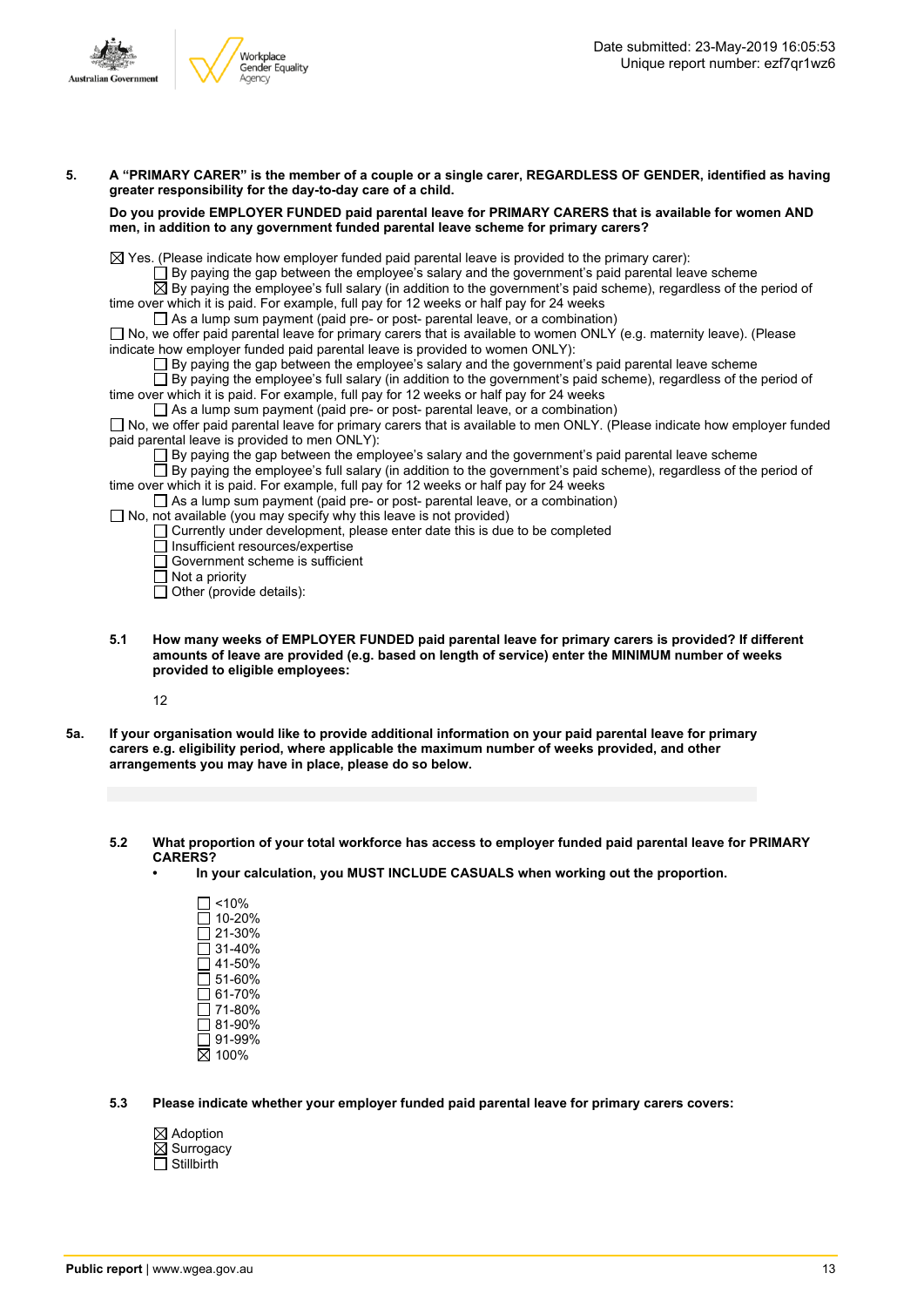

6. A "SECONDARY CARER" is a member of a couple or a single carer, REGARDLESS OF GENDER, who is not the **primary carer.**

**Do you provide EMPLOYER FUNDED paid parental leave for SECONDARY CARERS that is available for men and women, in addition to any government funded parental leave scheme for secondary carers?**

| $\boxtimes$ Yes                                                                                            |
|------------------------------------------------------------------------------------------------------------|
| No, we offer paid parental leave for SECONDARY CARERS that is available to men ONLY (e.g. paternity leave) |
| $\Box$ No, we offer paid parental leave for SECONDARY CARERS that is available to women ONLY               |
| $\Box$ No (you may specify why employer funded paid parental leave for secondary carers is not paid)       |
| $\Box$ Currently under development, please enter date this is due to be completed                          |
| Insufficient resources/expertise                                                                           |
| $\Box$ Government scheme is sufficient                                                                     |
| $\Box$ Not a priority                                                                                      |
| $\Box$ Other (provide details):                                                                            |
|                                                                                                            |

**6.1 How many days of EMPLOYER FUNDED parental leave is provided for SECONDARY CARERS? If different** amounts of leave are provided (e.g. based on length of service) enter the MINIMUM number of days provided **to eligible employees:**

10

6a. If your organisation would like to provide additional information on your paid parental leave for SECONDARY **CARERS e.g. eligibility period, other arrangements you may have in place etc, please do so below.**

#### 6.2 What proportion of your total workforce has access to employer funded paid parental leave for SECONDARY **CARERS?**

- **• In your calculation, you MUST INCLUDE CASUALS when working out the proportion.**
	- $\Box$  <10%  $\Box$  10-20%  $\overline{\boxtimes}$  21-30%  $\Box$  31-40%  $\overline{\Box}$  41-50%  $\square$  51-60%  $\Box$  61-70%  $\square$  71-80%  $\overline{\Box}$  81-90% 91-99% 100%

**6.3 Please indicate whether your employer funded paid parental leave for secondary carers covers:**

- $\boxtimes$  Adoption  $\overline{\boxtimes}$  Surrogacy  $\Box$  Stillbirth
- **7. How many MANAGERS have taken parental leave during the reporting period (paid and/or unpaid)? Include employees still on parental leave, regardless of when it commenced.**

|          | Primary carer's leave |      | Secondary carer's leave |      |
|----------|-----------------------|------|-------------------------|------|
|          | Female                | Male | Female                  | Male |
| Managers |                       |      |                         |      |

**7.1 How many NON-MANAGERS have taken parental leave during the reporting period (paid and/or unpaid)? Include employees still on parental leave, regardless of when it commenced.**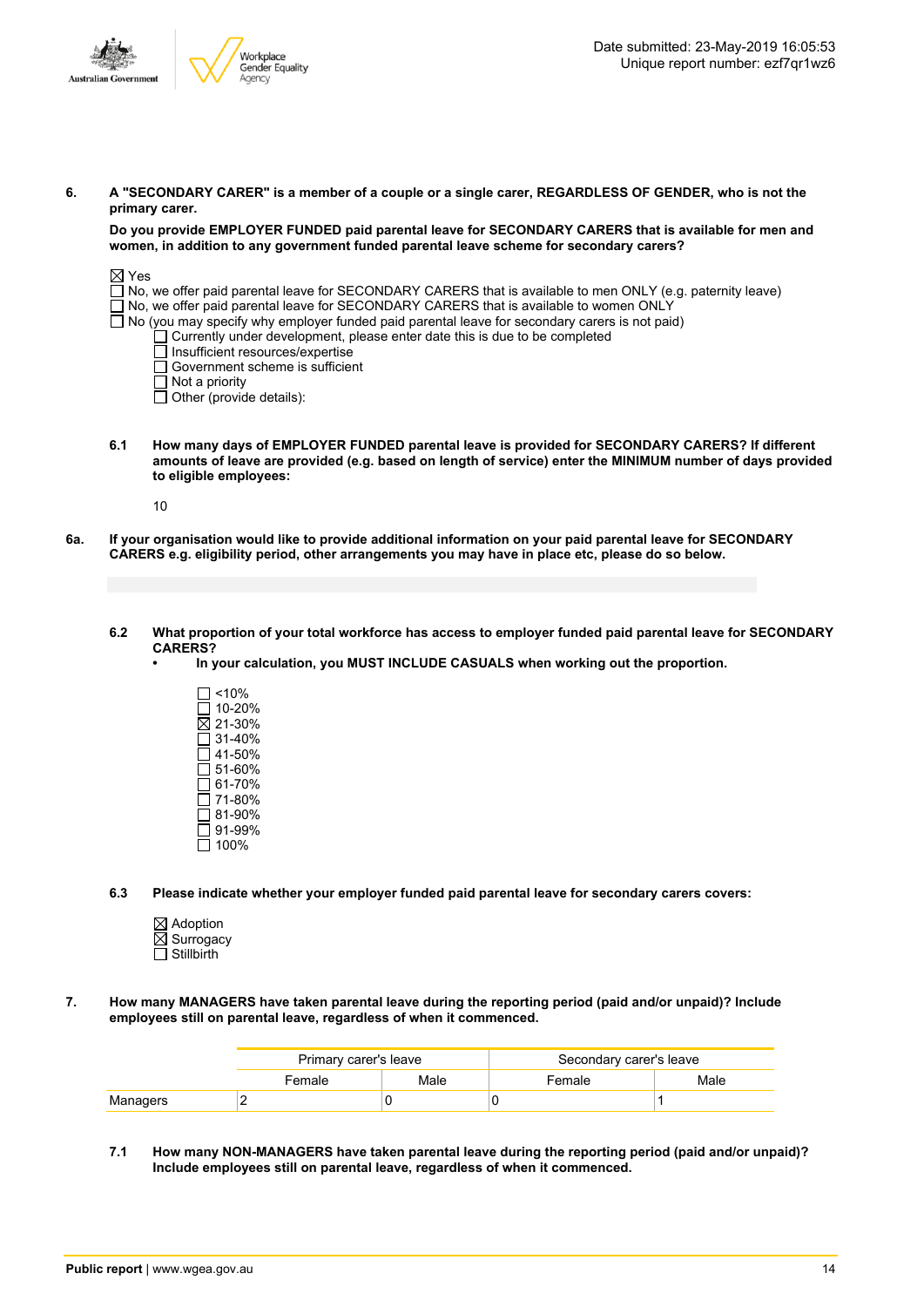

|              | Primary carer's leave |      | Secondary carer's leave |      |
|--------------|-----------------------|------|-------------------------|------|
|              | Female                | Male | Female                  | Male |
| Non-managers |                       |      |                         |      |

**8. How many MANAGERS, during the reporting period, ceased employment before returning to work from parental leave, regardless of when the leave commenced?**

**• Include those where parental leave was taken continuously with any other leave type. For example, where annual leave or any other paid or unpaid leave is also taken at that time.**

**• 'Ceased employment' means anyone who has exited the organisation for whatever reason, including resignations, redundancies and dismissals.**

**8.1 How many NON-MANAGERS, during the reporting period, ceased employment before returning to work from parental leave, regardless of when the leave commenced?**

**• Include those where parental leave was taken continuously with any other leave type. For example, where annual leave or any other paid or unpaid leave is also taken at that time.**

**• 'Ceased employment' means anyone who has exited the organisation for whatever reason, including resignations, redundancies and dismissals.**

|              | $-$<br>ае | Male |
|--------------|-----------|------|
| Non-managers |           | v    |

#### **9. Do you have a formal policy and/or formal strategy on flexible working arrangements?**

 $\boxtimes$  Yes (select all applicable answers)

 $\mathbb{\dot{Z}}$  Policy

 $\boxtimes$  Strategy

- $\Box$  No (you may specify why no formal policy or formal strategy is in place)
	- $\Box$  Currently under development, please enter date this is due to be completed
	- $\overline{\Box}$  Insufficient resources/expertise
	- Don't offer flexible arrangements
	- $\Box$  Not a priority
	- $\Box$  Other (provide details):

#### **9.1 You may indicate which of the following are included in your flexible working arrangements strategy:**

 $\boxtimes$  A business case for flexibility has been established and endorsed at the leadership level

- $\boxtimes$  Leaders are visible role models of flexible working
- $\overline{\boxtimes}$  Flexible working is promoted throughout the organisation
- Targets have been set for engagement in flexible work
- Targets have been set for men's engagement in flexible work
- $\overline{\boxtimes}$  Leaders are held accountable for improving workplace flexibility
- $\overline{\boxtimes}$  Manager training on flexible working is provided throughout the organisation
- Employee training is provided throughout the organisation
- Team-based training is provided throughout the organisation
- $\boxtimes$  Employees are surveyed on whether they have sufficient flexibility
- $\boxtimes$  The organisation's approach to flexibility is integrated into client conversations
- $\Box$  The impact of flexibility is evaluated (eg reduced absenteeism, increased employee engagement)
- $\overline{\boxtimes}$  Metrics on the use of, and/or the impact of, flexibility measures are reported to key management personnel
- $\boxtimes$  Metrics on the use of, and/or the impact of, flexibility measures are reported to the governing body

#### 10. Do you have a formal policy and/or formal strategy to support employees with family or caring responsibilities?

 $\boxtimes$  Yes (select all applicable answers)  $\mathsf{\dot{M}}$  Policy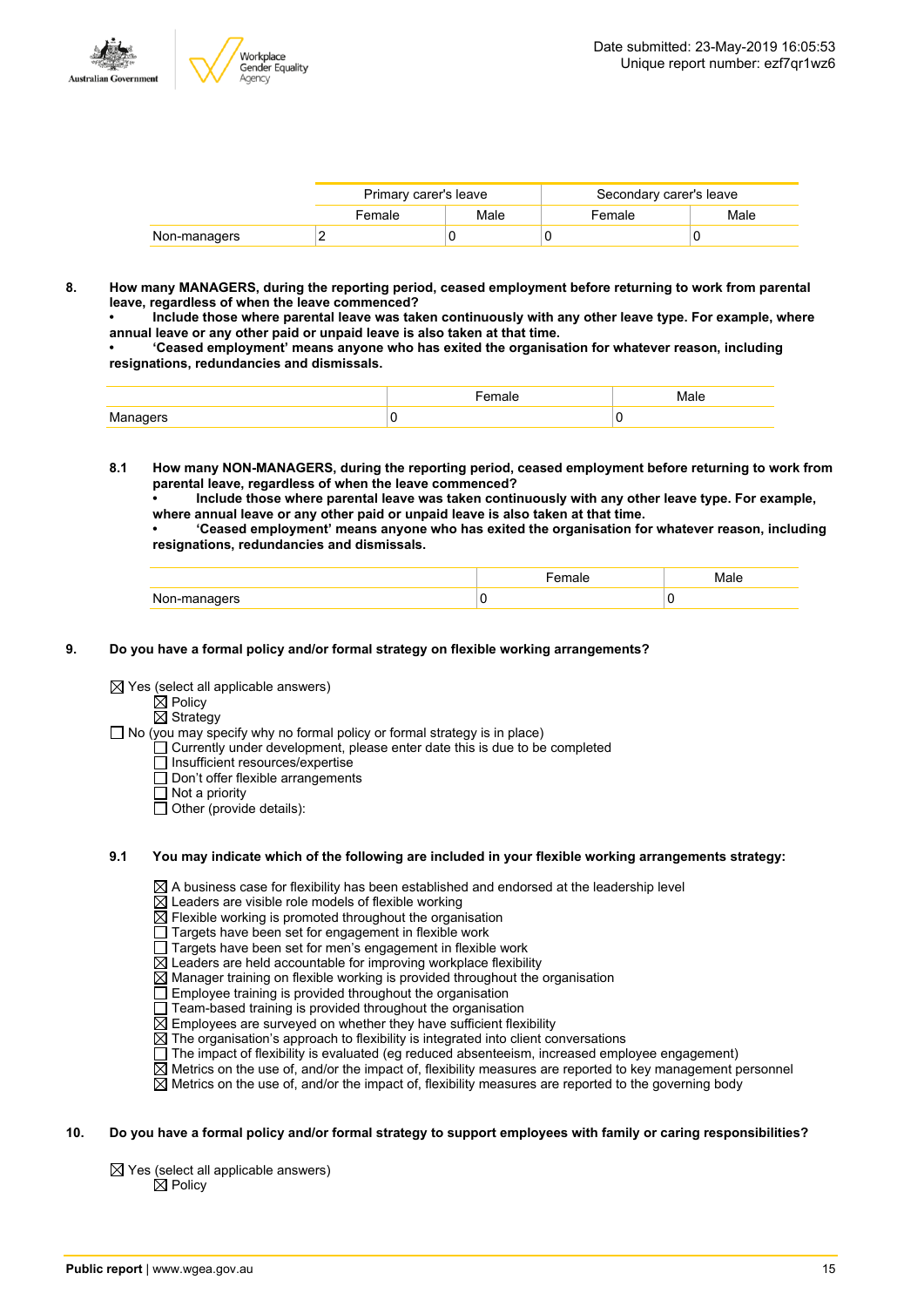

#### $\boxtimes$  Strategy

 $\Box$  No (you may specify why no formal policy or formal strategy is in place)

- $\Box$  Currently under development, please enter date this is due to be completed
	- □ Insufficient resources/expertise
	- $\Box$  Included in award/industrial or workplace agreement
- $\Box$  Not a priority
- $\Box$  Other (provide details):

#### 11. Do you offer any other support mechanisms, other than leave, for employees with family or caring responsibilities **(eg, employer-subsidised childcare, breastfeeding facilities)?**

#### ⊠ Yes

 $\Box$  No (you may specify why non-leave based measures are not in place)

- Currently under development, please enter date this is due to be completed
- $\Box$  Insufficient resources/expertise
- Not a priority
- Other (provide details):

#### **11.1 Please select what support mechanisms are in place and if they are available at all worksites. • Where only one worksite exists, for example a head-office, select "Available at all worksites".**

Employer subsidised childcare  $\Box$  Available at some worksites only  $\Box$  Available at all worksites  $\boxtimes$  On-site childcare  $\boxtimes$  Available at some worksites only  $\Box$  Available at all worksites  $\boxtimes$  Breastfeeding facilities □ Available at some worksites only  $\boxtimes$  Available at all worksites □ Childcare referral services Available at some worksites only Available at all worksites  $\Box$  Internal support networks for parents  $\Box$  Available at some worksites only  $\overline{\Box}$  Available at all worksites Return to work bonus (only select this option if the return to work bonus is NOT the balance of paid parental leave when an employee returns from leave) □ Available at some worksites only  $\Box$  Available at all worksites  $\Box$  Information packs to support new parents and/or those with elder care responsibilities □ Available at some worksites only  $\Box$  Available at all worksites  $\Box$  Referral services to support employees with family and/or caring responsibilities  $\Box$  Available at some worksites only  $\overline{\Box}$  Available at all worksites  $\boxtimes$  Targeted communication mechanisms, for example intranet/ forums  $\Box$  Available at some worksites only  $\overline{\boxtimes}$  Available at all worksites  $\Box$  Support in securing school holiday care □ Available at some worksites only  $\Box$  Available at all worksites  $\boxtimes$  Coaching for employees on returning to work from parental leave Available at some worksites only  $\overline{\boxtimes}$  Available at all worksites  $\Box$  Parenting workshops targeting mothers  $\Box$  Available at some worksites only □ Available at all worksites  $\Box$  Parenting workshops targeting fathers □ Available at some worksites only  $\overline{\Box}$  Available at all worksites  $\Box$  None of the above, please complete question 11.2 below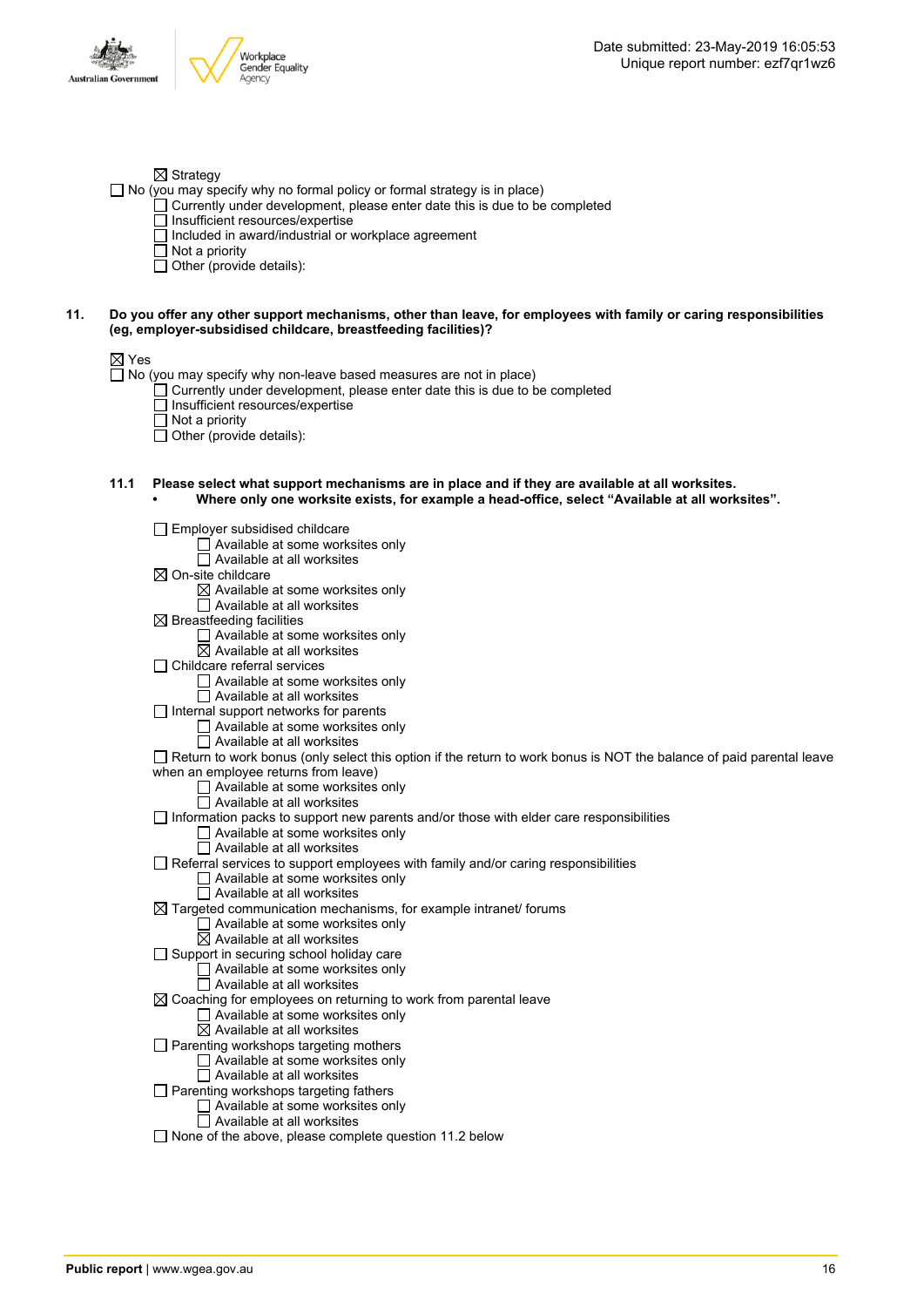

#### 12. Do you have a formal policy and/or formal strategy to support employees who are experiencing family or domestic **violence?**

 $\boxtimes$  Yes (select all applicable answers)

#### $\boxtimes$  Policy

□ Strategy

 $\Box$  No (you may specify why no formal policy or formal strategy is in place)

- $\Box$  Currently under development, please enter date this is due to be completed
- $\Box$  Insufficient resources/expertise
- $\Box$  Included in award/industrial or workplace agreements
- □ Not aware of the need
- $\Box$  Not a priority
- $\Box$  Other (please provide details):

#### 13. Other than a formal policy and/or formal strategy, do you have any support mechanisms in place to support **employees who are experiencing family or domestic violence?**

 $\boxtimes$  Yes (select all applicable answers)

- $\boxtimes$  Employee assistance program (including access to a psychologist, chaplain or counsellor)
- Training of key personnel
- A domestic violence clause is in an enterprise agreement or workplace agreement
- $\Box$  Workplace safety planning
- Access to paid domestic violence leave (contained in an enterprise/workplace agreement)
- $\Box$  Access to unpaid domestic violence leave (contained in an enterprise/workplace agreement)
- Access to paid domestic violence leave (not contained in an enterprise/workplace agreement)
- $\boxtimes$  Access to unpaid leave
- $\boxtimes$  Confidentiality of matters disclosed
- $\overline{\boxtimes}$  Referral of employees to appropriate domestic violence support services for expert advice
- $\overline{\boxtimes}$  Protection from any adverse action or discrimination based on the disclosure of domestic violence
- $\boxtimes$  Flexible working arrangements
- $\overline{\boxtimes}$  Provision of financial support (e.g. advance bonus payment or advanced pay)
- $\boxtimes$  Offer change of office location
- $\overline{\boxtimes}$  Emergency accommodation assistance
- $\Box$  Access to medical services (e.g. doctor or nurse)
- $\Box$  Other (provide details):

 $\Box$  No (you may specify why no other support mechanisms are in place)

- $\Box$  Currently under development, please enter date this is due to be completed
	- □ Insufficient resources/expertise
	- $\Box$  Not aware of the need
	- $\overline{\Box}$  Not a priority
	- $\overline{\Box}$  Other (provide details):
- 14. Where any of the following options are available in your workplace, are those option/s available to both women **AND men?**
	- **• flexible hours of work**
	- **• compressed working weeks**
	- **• time-in-lieu**
	- **• telecommuting**
	- **• part-time work**
	- **• job sharing**
	- **• carer's leave**
	- **• purchased leave**
	- **• unpaid leave.**

**Options may be offered both formally and/or informally. For example, if time-in-lieu is available to women formally but to men informally, you would select NO.**

 $\boxtimes$  Yes, the option/s in place are available to both women and men.  $\overline{\Box}$  No, some/all options are not available to both women AND men.

- **14.1 Which options from the list below are available? Please tick the related checkboxes.**
	- **• Unticked checkboxes mean this option is NOT available to your employees.**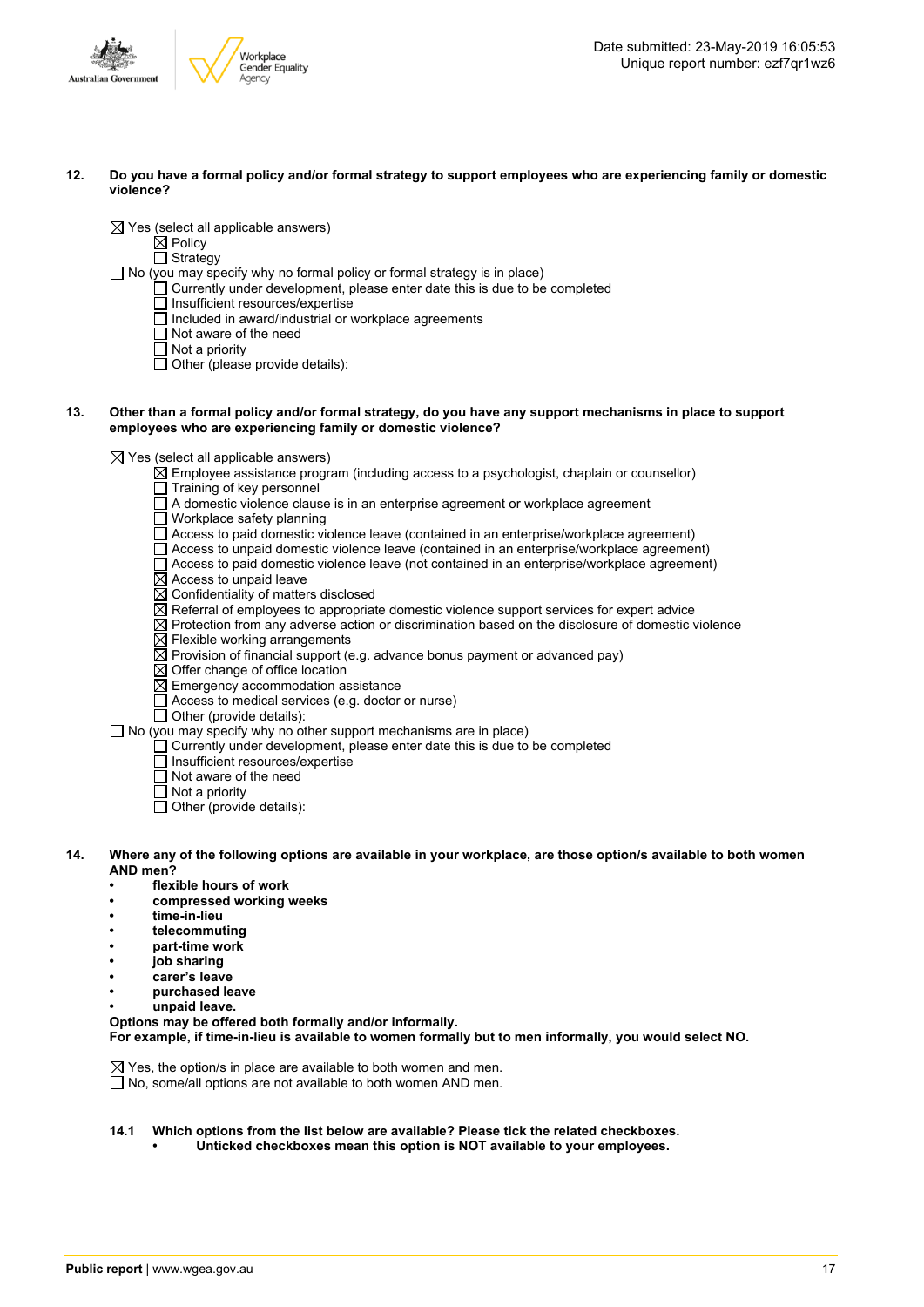



|                          | Managers    |             | Non-managers |          |
|--------------------------|-------------|-------------|--------------|----------|
|                          | Formal      | Informal    | Formal       | Informal |
| Flexible hours of work   | ⊠           | ⊠           | ⊠            | ⋈        |
| Compressed working weeks | $\boxtimes$ | $\boxtimes$ | ⊠            | ⊠        |
| Time-in-lieu             | ⊠           | ⊠           | X            | ⊠        |
| Telecommuting            | ⊠           | Χ           | ⊠            | X        |
| Part-time work           | ⊠           |             | ⊠            |          |
| Job sharing              | ⊠           |             | ⊠            |          |
| Carer's leave            | ⊠           |             | ⊠            |          |
| Purchased leave          |             |             |              |          |
| Unpaid leave             | ⊠           |             | X            |          |
|                          |             |             |              |          |

**14.3 You may specify why any of the above options are NOT available to your employees.**

- Currently under development, please enter date this is due to be completed
- $\Box$  Insufficient resources/expertise
- $\overline{\Box}$  Not a priority
- $\overline{\boxtimes}$  Other (provide details):

We offer Unpaid Leave instead of Purchased Leave option.

**14.4 If your organisation would like to provide additional information relating to gender equality indicator 4, please do so below:**

### **Gender equality indicator 5: Consultation with employees on issues concerning gender equality in the workplace**

This gender equality indicator seeks information on what consultation occurs between employers and employees on issues concerning gender equality in the workplace.

#### **15. Have you consulted with employees on issues concerning gender equality in your workplace?**

|--|--|

No (you may specify why you have not consulted with employees on gender equality)

- $\Box$  Not needed (provide details why):
- $\Box$  Insufficient resources/expertise
- Not a priority
- Other (provide details):

**15.1 How did you consult with employees on issues concerning gender equality in your workplace?**

 $\boxtimes$  Survey □ Consultative committee or group  $\Box$  Focus groups  $\boxtimes$  Exit interviews Performance discussions  $\overline{\Box}$  Other (provide details):

#### **15.2 Who did you consult?**

| $\boxtimes$ All staff |
|-----------------------|
| $\Box$ Women only     |
| $\Box$ Men only       |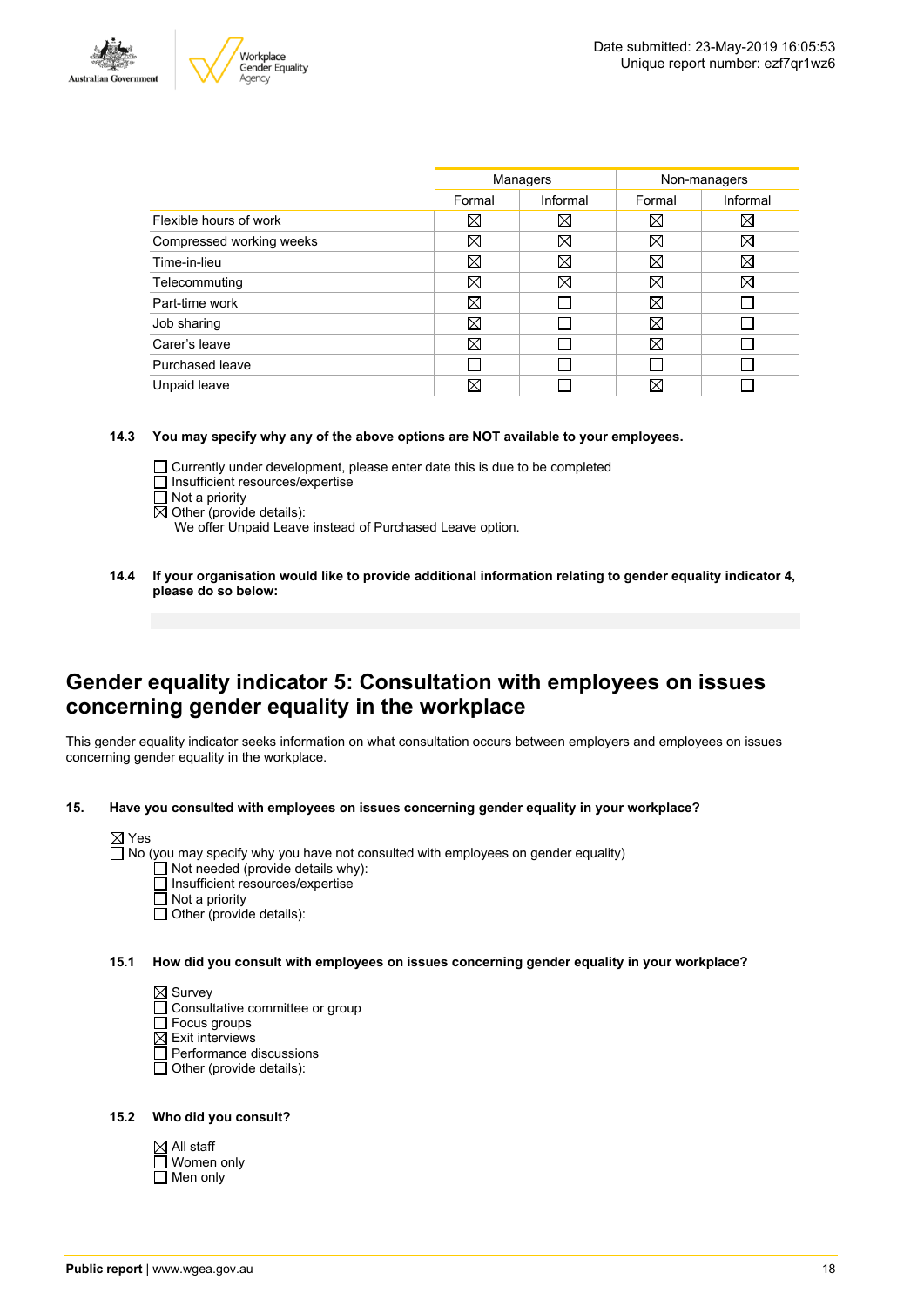

- Human resources managers
- □ Management
- $\overline{\Box}$  Employee representative group(s)
- Diversity committee or equivalent
- $\overline{\Box}$  Women and men who have resigned while on parental leave
- $\Box$  Other (provide details):
- **15.3 If your organisation would like to provide additional information relating to gender equality indicator 5, please do so below.**

# **Gender equality indicator 6: Sex-based harassment and discrimination**

The prevention of sex-based harassment and discrimination (SBH) has been identified as important in improving workplace participation. Set by the Minister, this gender equality indicator seeks information on the existence of a SBH policy and/or strategy and whether training of managers on SBH is in place.

#### **16. Do you have a formal policy and/or formal strategy on sex-based harassment and discrimination prevention?**

|     |      | $\boxtimes$ Yes (select all applicable answers)<br>$\boxtimes$ Policy<br>$\boxtimes$ Strategy<br>$\Box$ No (you may specify why no formal policy or formal strategy is in place)<br>Currently under development, please enter date this is due to be completed<br>Insufficient resources/expertise<br>Included in award/industrial or workplace agreement<br>$\Box$ Not a priority |
|-----|------|------------------------------------------------------------------------------------------------------------------------------------------------------------------------------------------------------------------------------------------------------------------------------------------------------------------------------------------------------------------------------------|
|     | 16.1 | $\Box$ Other (provide details):<br>Do you include a grievance process in any sex-based harassment and discrimination prevention formal<br>policy and/or formal strategy?                                                                                                                                                                                                           |
|     |      | $\boxtimes$ Yes<br>$\Box$ No (you may specify why a grievance process is not included)<br>Currently under development, please enter date this is due to be completed<br>□ Insufficient resources/expertise<br>Not a priority<br>Other (provide details):                                                                                                                           |
| 17. |      | Do you provide training for all managers on sex-based harassment and discrimination prevention?                                                                                                                                                                                                                                                                                    |
|     |      | $\boxtimes$ Yes - please indicate how often this training is provided:<br>$\boxtimes$ At induction<br>At least annually<br>$\boxtimes$ Every one-to-two years<br>Every three years or more<br>Varies across business units<br>Other (provide details):<br>No (you may specify why this training is not provided)                                                                   |

- $\Box$  Currently under development, please enter date this is due to be completed
	- Insufficient resources/expertise
	- Not a priority
	- Other (provide details):
- **17.1 If your organisation would like to provide additional information relating to gender equality indicator 6, please do so below:**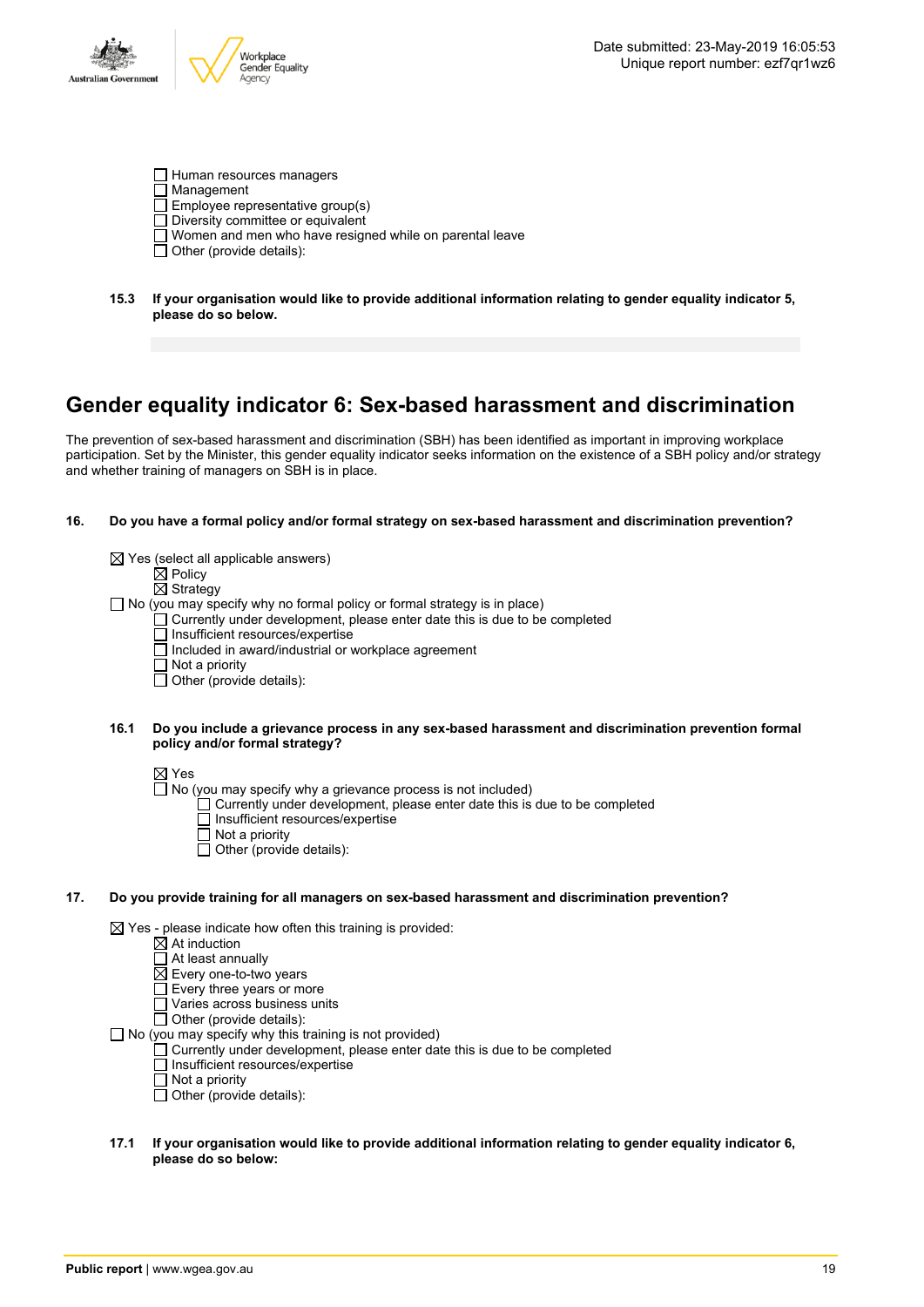



# **Other**

18. If your organisation has introduced any outstanding initiatives that have resulted in improved gender equality in **your workplace, please tell us about them.**

(As with all questions in this questionnaire, information you provide here will appear in your public report.)